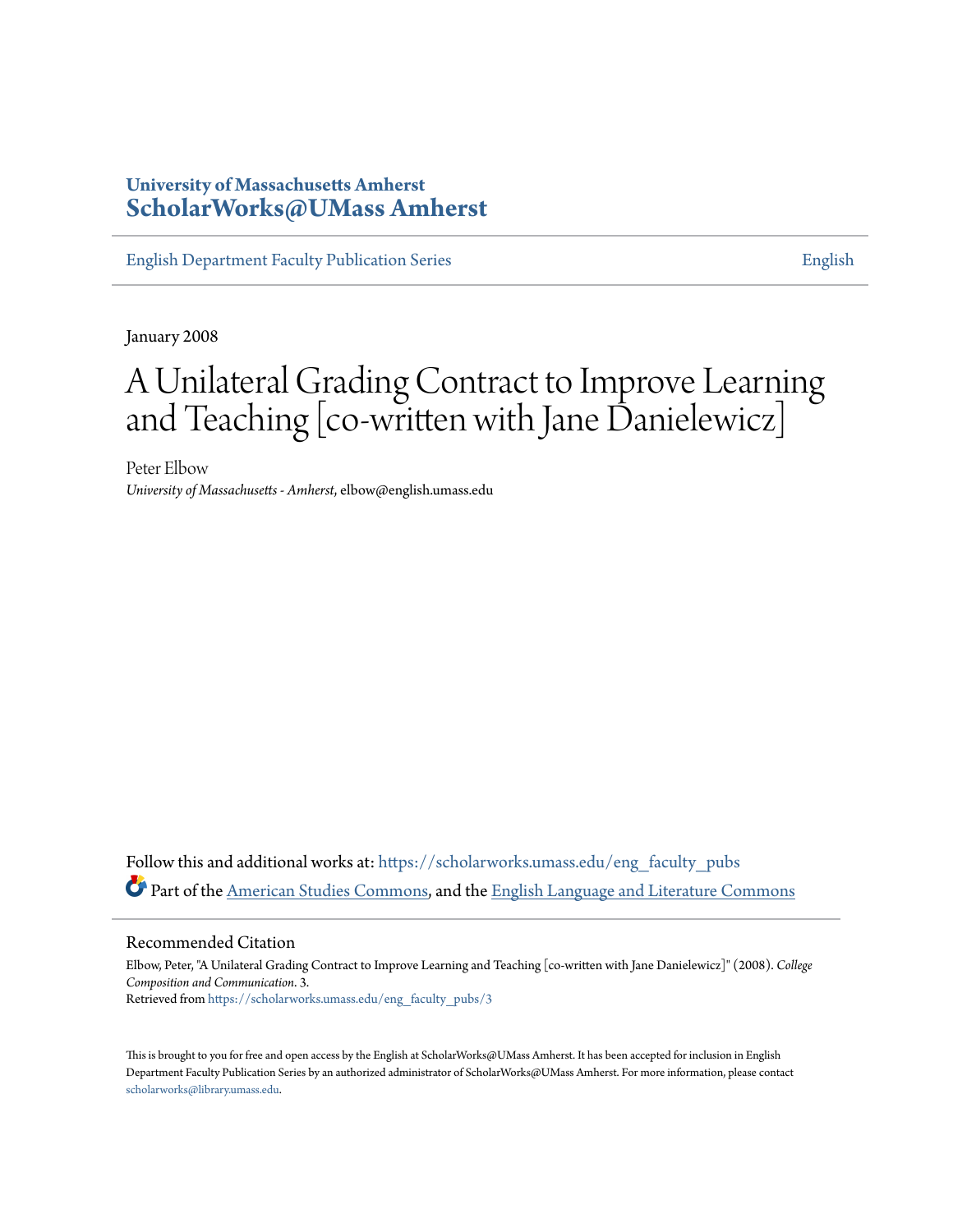#### --draft--

# A Unilateral Grading Contract to Improve Learning and Teaching Jane Danielewicz and Peter Elbow

 At the end of every semester or term, most teachers must send the registrar a grade—a one-dimensional quantitative score—to represent the quality of each student's performance in a course. In this essay we are suggesting a way to produce these grades that improves learning and teaching. We seek not only to help students learn more and function better as learners; we also want a grading system that encourages them to be the kind of persons our world needs; furthermore, we want to make our own teaching easier and more satisfying. That's all.

Till now, contract grading has had a kind of subterranean presence in our field: used frequently, but discussed rarely. A Google search reveals a surprisingly large number of teachers who use some form of learning contract in various disciplines for diverse goals. But in reviewing the published literature for this essay, we discovered only a few articles devoted to the topic (e.g., Mandel 1973; Zak and Weaver, 1998).<sup>1</sup> In Stephen Tchudi's 1997 collection of nineteen essays about Alternatives to Grading Student Writing, none focuses on contracts. $2$ 

 Recently, however, contract grading has achieved some prominence in our field as a practice associated with critical pedagogy. Ira Shor, in his book, When Students Have Power, describes learning contracts as a way of sharing power, redistributing authority, and negotiating through dialogue (20). A version of Shor's contract is equally central in a recent College Composition and Communication essay by William Thelin, and also in a 2005 essay by Isabel Moreno-Lopez published in Radical Pedagogy. These teachers want to "giv[e] students a voice in the classroom . . . [and] a sense of responsibility" (Thelin 127) and help them "experience empowerment at the level of decision making" (137). They seek to authorize students to take as much control as possible over their lives as individuals and as a community. Many important course policies like attendance and work load are worked out through class votes and mutual negotiation with the teacher. Seeking not just to democratize the classroom but in fact to work against the ideology of capitalism and class privilege, Shor and his colleagues have brought contract grading into some prominence in composition studies.

 It will be useful to compare their uses of contracts and goals with ours. There are striking differences, yet we also feel some comradeship. But first we need to describe our basic contract.

## AN OVERVIEW OF OUR CONTRACT

 Jane and Peter use essentially the same contract for their first year writing courses, though Jane's is an honors section. $^3$  We use slightly different wordings, but here is a summary of the central provisions common to both of us:

You are guaranteed a B if you: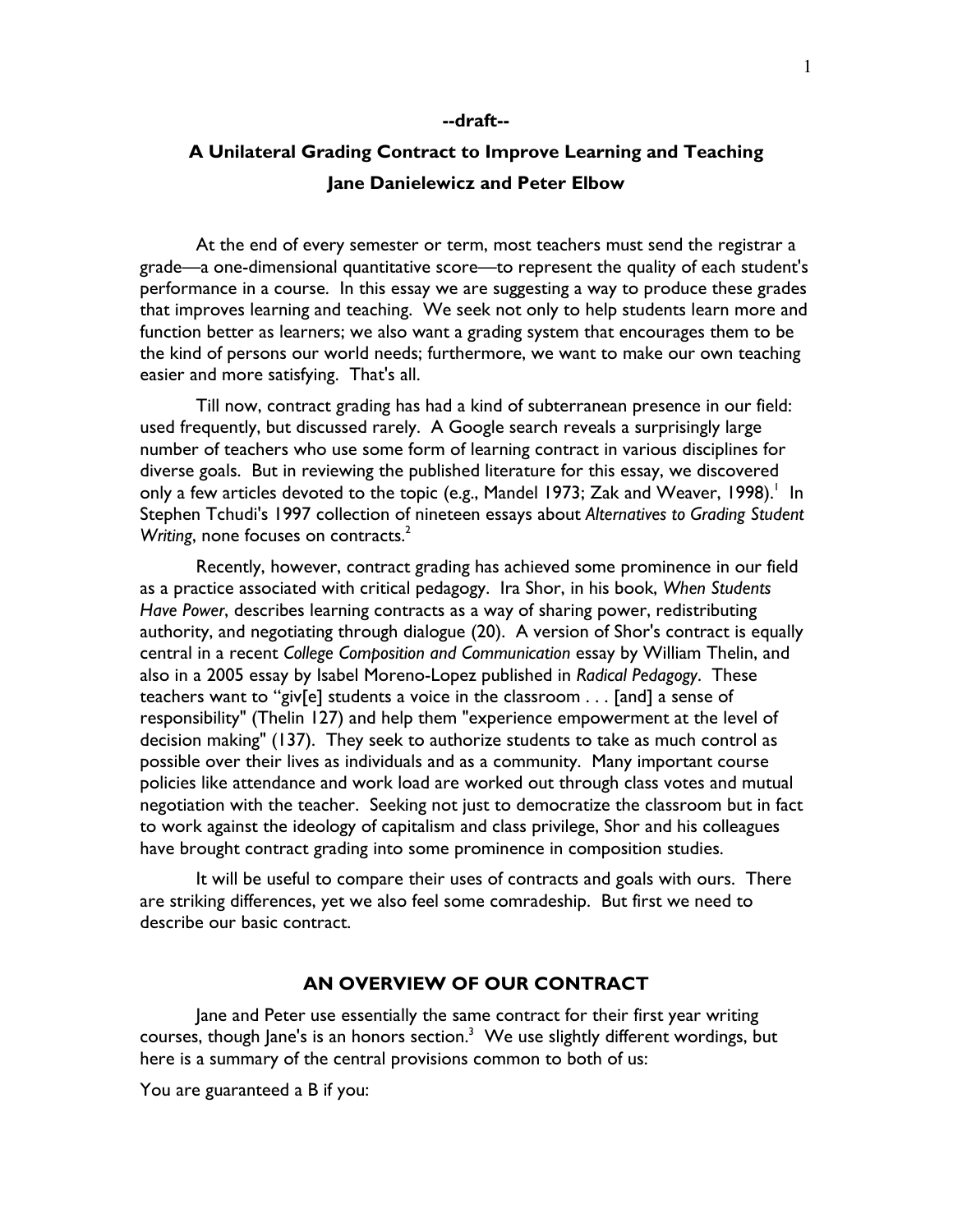- 1. attend class regularly—not missing more than a week's worth of classes;
- 2. meet due dates and writing criteria for all major assignments;
- 3. participate in all in-class exercises and activities;
- 4. complete all informal, low stakes writing assignments (e.g. journal writing or discussion-board writing);
- 5. give thoughtful peer feedback during class workshops and work faithfully with your group on other collaborative tasks (e.g., sharing papers, commenting on drafts, peer editing, on-line discussion boards, answering peer questions);
- 6. sustain effort and investment on each draft of all papers;
- 7. make substantive revisions when the assignment is to revise—extending or changing the thinking or organization—not just editing or touching up;
- 8. copy-edit all final revisions of main assignments until they conform to the conventions of edited, revised English;
- 9. attend conferences with the teacher to discuss drafts;
- 10. submit your mid term and final portfolio.

Thus you earn the grade of B entirely on the basis of what you do—on your conscientious effort and participation. The grade of B does not derive from my judgment about the quality of your writing. Grades higher than B, however, do rest on my judgment of writing quality. To earn higher grades you must produce writing—particularly for your final portfolio—that I judge to be exceptionally high quality.

 We use class discussions to explore the student's notions about what constitutes "exceptionally high quality" writing, and we can often derive our criteria from students' comments. We try to make these criteria as public and concrete as possible—often providing handouts and feedback relevant to these criteria. But we don't profess to give students any power over these high-grade decisions. (For a fascinating picture of a course where the teacher does authorize his students to grade, see Inoue.)

 So we don't get rid of grading entirely, but our contract radically reduces it. Throughout the semester we use only three possible grades: not satisfactory for B, satisfactory for B, and better than B. We don't distinguish among grades higher than B till the end of the semester, when we have student portfolios in hand.<sup>4</sup>

## SOME COMPARISONS WITH SHOR AND HIS COLLEAGUES

#### About the Use of Grades

With our contract, we ignore quality of writing for grades up to B—but focus explicitly on writing quality for higher grades. In contrast, teachers such as Shor, Thelin, and Moreno-Lopez downplay grades (in the service of equalizing power), but still assign grades based on quality to papers across the full spectrum. Shor's contract specifies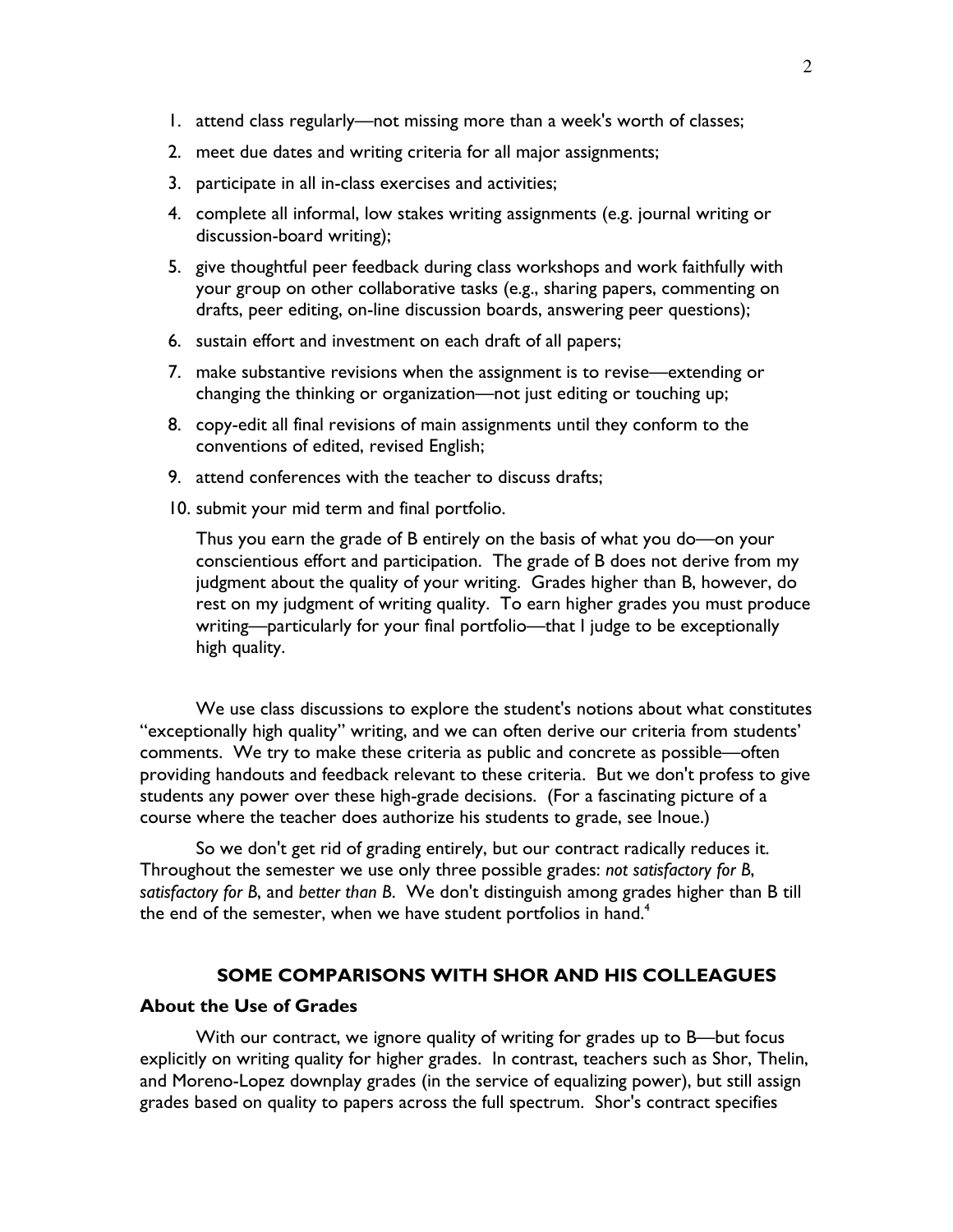that for the grades of A, B, and C, the students writing should be "A quality," "B quality" and "C quality" (120). Thelin writes that "An A student had to produce two A revisions and one B revision. The C student had to obtain at least two Cs on their three revisions." (One assumes they also use lower grades.) In effect, we sometimes grade and usually don't grade—while they sort-of-grade all of the time.<sup>5</sup>

 In effect, both we and they are working out different forms of hybridity—no doubt partly because all of us work within the constraints of an institutional setting. We wouldn't use grades at all if we were teaching outside institutions that require it—nor probably would they.<sup>6</sup>

#### About the Nature of the Contract

 Shor and his colleagues use a contract that is mutually negotiated—in an effort to make both parties as equal as possible. Ours is unilateral and gives students no power over rules. But it's hard to get away from hybridity and compromise. Moreno-Lopez describes a limit to how much power she is willing to give students:

"Students wanted me to eliminate [the attendance requirement]. After explaining my teaching philosophy (and the necessity of creating a community in the class in order to enhance learning), we added to each grade-contract the possibility of one additional excused absence . . . ." (online).

 In the end, there is a kind of mirror contrast between their contract and ours. With their goal of inviting students to take more control over their lives, Shor et al give up as much power over course requirements and student behavior as they can manage, but they keep full power to grade writing. With our goal of reducing the effect of grading, we give up as much power over grading as we can manage, but we keep full power to determine course requirements and student behavior.

 Note, however, that we're not holding back on teacher evaluation and judgment. Throughout the semester, we continue to give students evaluative feedback on their writing—pointing out what we see as strengths and weaknesses in their drafts and final versions, just as we used to do and as most teachers do. But we decouple those judgments from grades (up to a B). As a result, students don't have to heed any of our judgments or advice when they revise their papers (though they must revise). In short, we want students to feel that our value judgments come from individual persons: yes, experts about writing, but individuals, nevertheless, who cannot pretend to be wholly impersonal or fair.

 The word "contract," by the way, might be criticized as inappropriate for something we impose so unilaterally on students. But "contract" aptly describes the type of written document that spells out as explicitly as possible the rights and obligations of all the parties—a document that tries to eliminate ambiguity rather than relying on "good faith" and "what's implicitly understood." In addition, we want to give students written evidence that we contract ourselves to keep this unusual promise to award a B for doing things rather than for writing quality.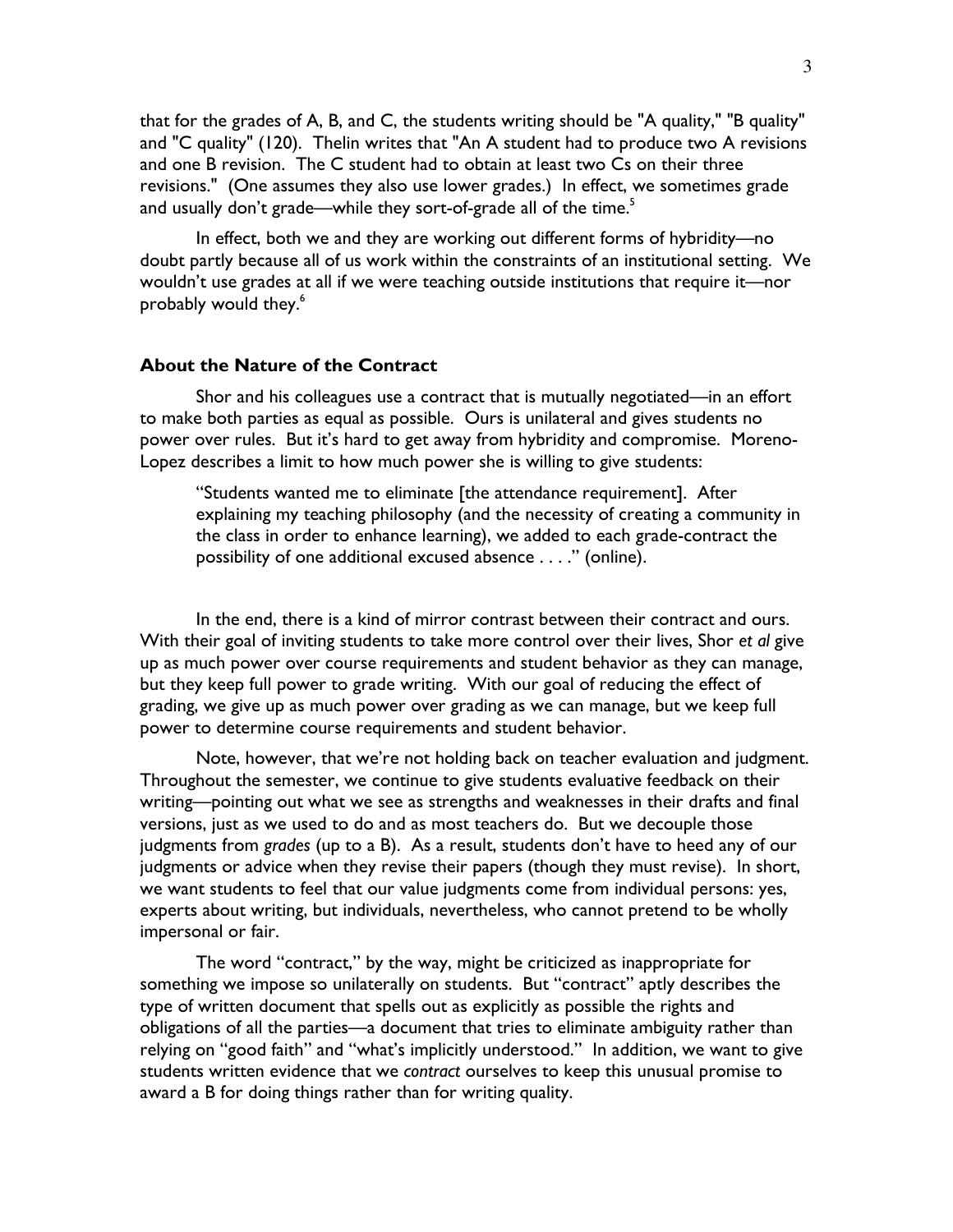## About Critical Teaching

 It would seem as though Shor and his colleagues provide prime examples of critical teaching while our contracts imply something very different. Their approach is explicitly political and ideologically aware; they put lots of attention on the world outside the classroom and look at writing through a social cultural lens. They make it clear to students that they are using the classroom to help resist capitalism. They see the classroom itself as a political arena where differences of power should be highlighted and negotiated. As they describe their teaching, there are overtones of unrelenting struggle and a sense that conflict is inevitable and appropriate.

 Our approach would seem to be highly unpolitical and "uncritical"—ideologically unaware. For our goal is to create a classroom where both teachers and students get to give as much time and attention as possible to writing—not politics and culture. Of course political and cultural issues turn up in student writing, but our tendency is to discuss the effectiveness of the writing more than political and cultural issues themselves (not that one can ever completely separate the two). Obviously we're not hiding the big power difference between us and our students, but we're not inviting negotiations about it. In general, we're side stepping conflict—especially by not putting grades on papers at all, since grades are a prime sources of conflict. In short, we seek to reduce struggle by trying to make life easier for us as teachers and writing more pleasurable for students.

 Yet in spite of these striking differences, we'd insist that we are in fact engaged in critical teaching. Consider the important parallels between the way Shor and his colleagues use contracts to resist the culture of capitalism and the way we use them to resist the culture of grading and assessment—and the nontrivial links between those two cultures. Capitalism (as we have it, anyway), helps induce citizen compliance by obscuring unfairness in how institutional power and authority function in determining who's a success and who's a failure. Whether winner or loser in this so-called meritocracy, you are supposed to accept the outcome as your rightful due—your just dessert.

 In a similar way, conventional grading—with the deeply ingrained cultural assumptions about evaluation and assessment—helps induce student compliance by obscuring analogous structures of unfairness. When a student says, "Why did you give me such a low grade?" the conventional answer is, "I'm not giving you that C minus. You earned it." (Notice the market metaphor.) Students are supposed to accept without question that a one-dimensional form of evaluation is rational and just—and to feel that their critique of it is naively personal: "He gave me a bad grade because he just doesn't like me"—or "because he disapproves of my ideas or point of view or ideology."

 The contract helps uncover the mystification of institutional and cultural power in the everyday grades we give in our writing courses. Using the contract method over time has allowed us to see to the root of our discomfort: conventional grading rests on two principles that are patently false. Professionals in our field do not have common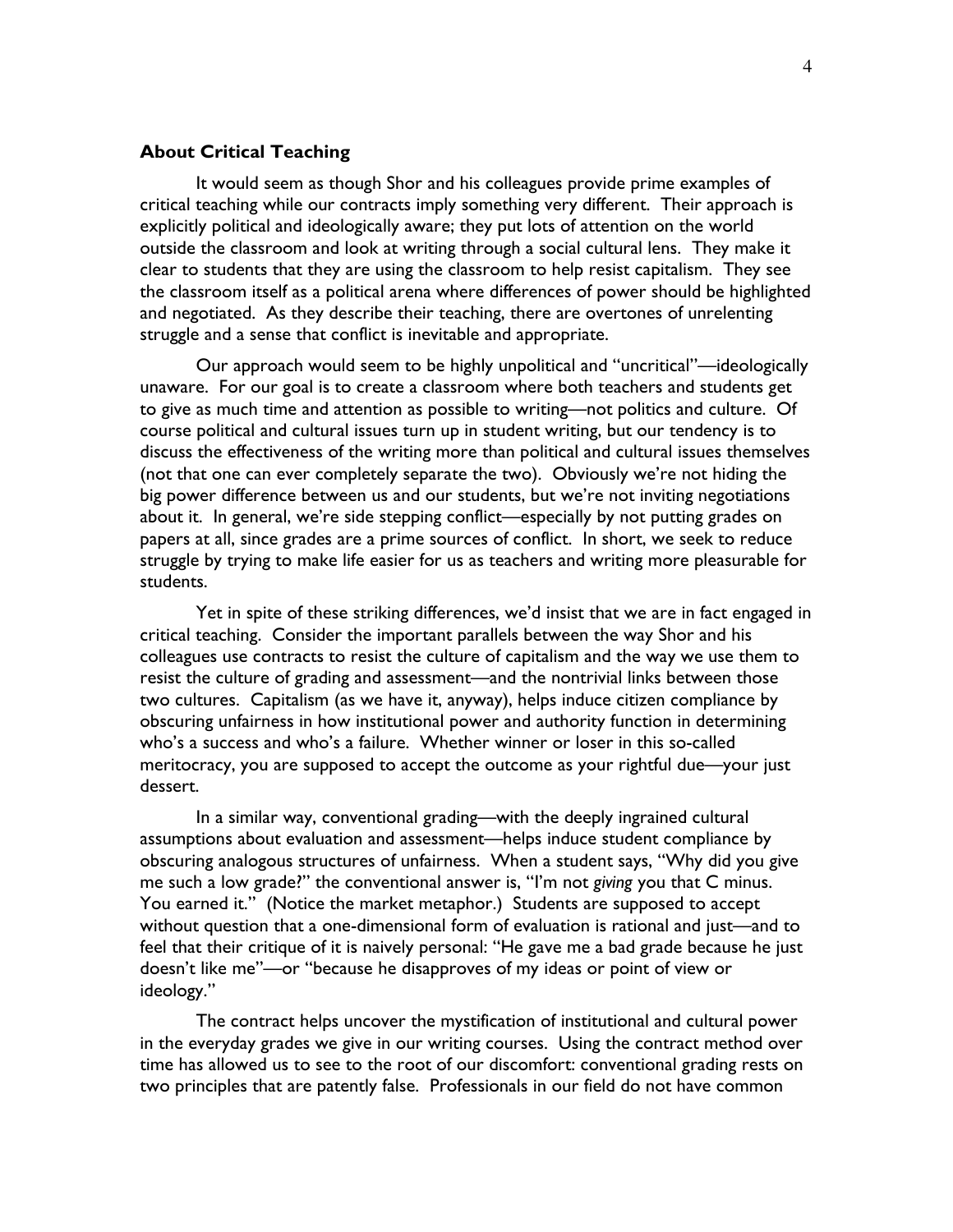standards for grading; and the "quality" of a multidimensional product can not be fairly or accurately represented with a conventional one-dimensional grade. In the absence of genuinely common standards or a valid way to represent quality, every grade masks the play of hidden biases and a host of other a priori power differentials.

 While our contracts don't directly counter the social injustices existing outside the classroom, they do resist the capitalism that seems to permeate the classroom air that students breathe. Since the time period during the semester is grade-free, students can experience the value and true pay off of their "work": the intrinsic rewards and pleasures of writing and learning, tangible growth and development as they move from draft to draft, without being under the shadow of a grade.

 On the one hand, our contract diminishes teacher and institutional power where it cannot be fair, that is, in using unreliable one dimensional numbers like B or C to represent the quality of multi-dimensional pieces of writing. On the other hand, we're trying to take full responsibility for our institutional and personal power as teachers. We want to encourage and reward behaviors that improve writing while at the same time maintain some standard related to writing quality. Contracts enable us to distinguish and enact both principles, while conventional grading inevitably defaults to the problematic position that "writing quality tops all." In short, about behaviors, we take the gloves off; about quality of writing, we give students power to decide (again, up to the grade of B). Thus we see ourselves working very much alongside Shor and his colleagues in fighting a large, societal and culturally-enshrined system that looks fair when it is not.

 We haven't tended to promote the ideological role of contracts. Perhaps we have been failing to exploit teachable moments. Our main goal is a system that can help teachers and students of all ideological stripes who want grading to be easier and fairer—who want to think more about writing and less about grades. Our immediate goal is to put more energy into figuring out which activities most reliably produce learning, and less energy into figuring out a numerical grade for a piece of writing. We acknowledge that all pedagogical choices are inflected ideologically and that ideological work often gets done without calling attention to itself.

## EXPLORING THE MAIN FEATURES OF OUR CONTRACT

#### Mixing Grades and No Grades

 But how can we condemn regular one-dimensional grades and then use them at the high end of the grading scale? A theoretical scandal: quality doesn't count—except in certain situations. Our hybrid system gives no help with one of the biggest teacher headaches: grading students who are desperate for grades higher than B!  $^7$ 

 Our original reasoning was merely timid—crassly negative and pragmatic: we were scared to "go all the way." At best, our bottom-line defense is pretty shaky: we still assign some invalid, unreliable one-dimensional grades to represent writing quality, but we give far fewer of them. Now, however, as we've lived with this system over the years, we find ourselves with three positive reasons for our hybrid approach of giving a B for behavior and insisting on quality for higher grades.<sup>8</sup>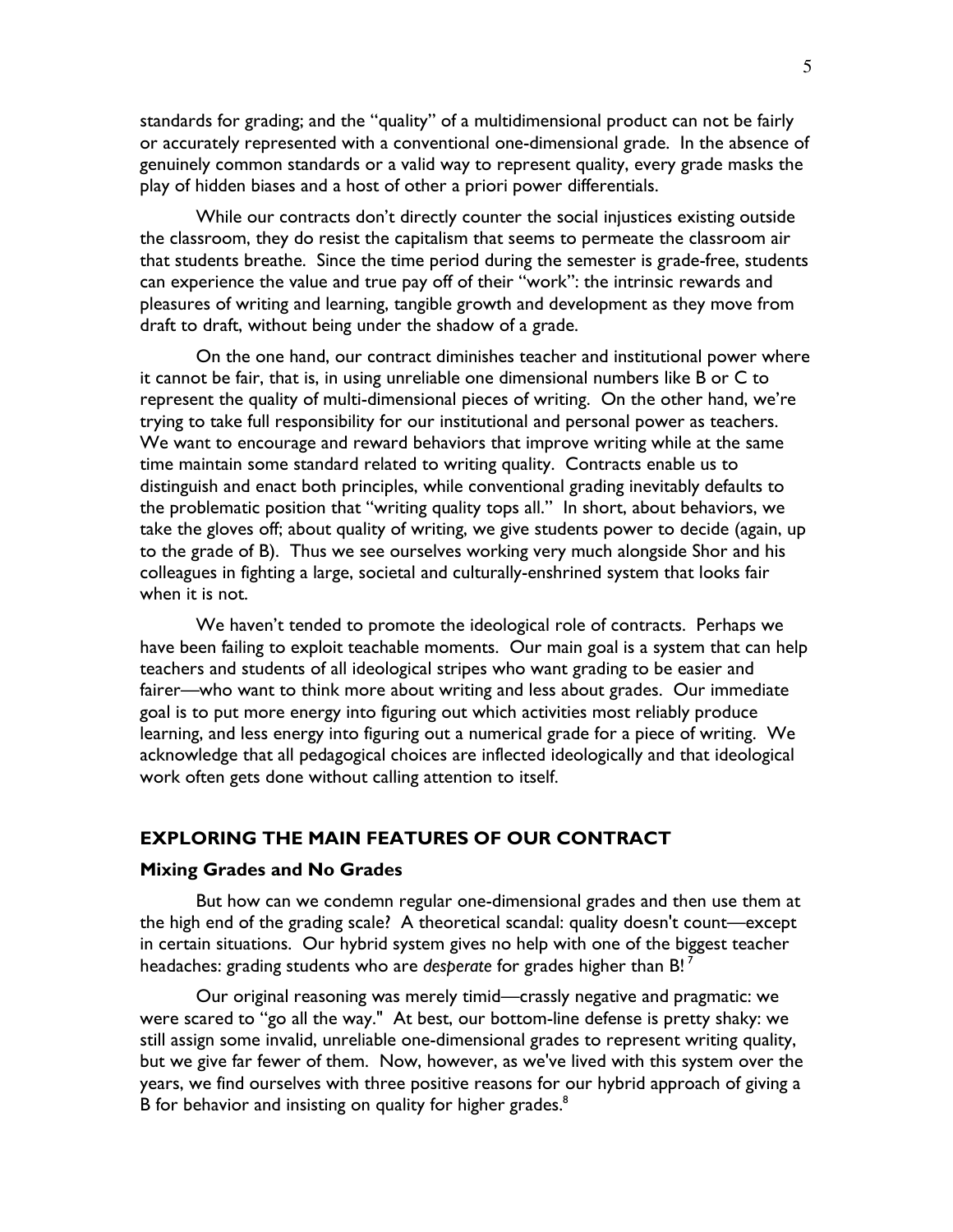(1) When students spend fourteen weeks doing everything the contract requires (which is a great deal), the quality of their writing improves enough to warrant a B by the end of the semester. At first, this was only an article of faith or hope, but over the years we have seen it borne out. (So the contract might not work for short intensive courses—perhaps not even for ten-week terms. Nor perhaps for open admissions firstyear writing courses, or first-year calculus or chemistry classes.)

 Our hybrid system foregrounds the portfolio, and portfolios help justify our promise of a B. When weaker writers have to choose which works to include and write the accompanying essay of reflection and meta-analysis—these processes are key factors in helping them improve their writing skill over fourteen weeks enough to actually warrant a B. (The portfolio also helps us decide whether to give some students a higher grade, since these grades require an exemplary portfolio—along with fulfilling the contract requirements.)

 From discussions with first-year writing teachers, we realize that many start off the semester with an informal oral promise not so different from ours. They might say something reassuring: "If you do all the work for this class, I can assure you that you'll end up earning a B." That is, many teachers believe that their requirements and their teaching are effective enough to produce writing worth a B. We believe it too because we've tried it—so now we formalize that promise in writing.

 (2) There is huge disparity about what "B-quality writing" means. At one extreme, some students and teachers interpret B to mean "truly competent work at the honors level." (Most college catalogues call B an honors grade.) At the other extreme (where so many students and teachers currently live), B means, "adequate work—not really satisfactory." Transcript readers have become fairly cynical. Few of them equate a B in first year writing with "excellent."

 Plenty of research shows that different teachers give different grades to the same paper.<sup>9</sup> Nevertheless, individual teachers often struggle mightily to be consistent in *their* own grades. (We know we did before we started using contracts.) Teachers feel obliged to figure out their line distinguishing, say, B from B minus. Contract grading eliminates this kind of agonizing. However, it does mean that we end up giving the identical final grade of B to a much wider range of student abilities than other teachers may do. Our "B student" in someone else's class might get anywhere from an A minus to a C. But the variation of ability within our "B range" is no greater than the variation across the B range of different teachers—even in the same department or writing program.

 When it comes to final course grades, the symbol "B" is deeply meaningless for an additional reason. After most teachers struggle hard to settle on an accurate grade to represent the quality of a student's writing over the course of the semester—using a finely tuned scale of pluses and minuses from A to F—they turn around and bury this verdict completely. No reader of final course grades can trust that the grade she sees bears even a close relation to the quality of the student's writing. An excellent writer might get C or even lower because of missed classes and deadlines; a weak writer who shows remarkable diligence and improvement might get as high even as a B from a teacher who doesn't believe that the writing itself warrants a B.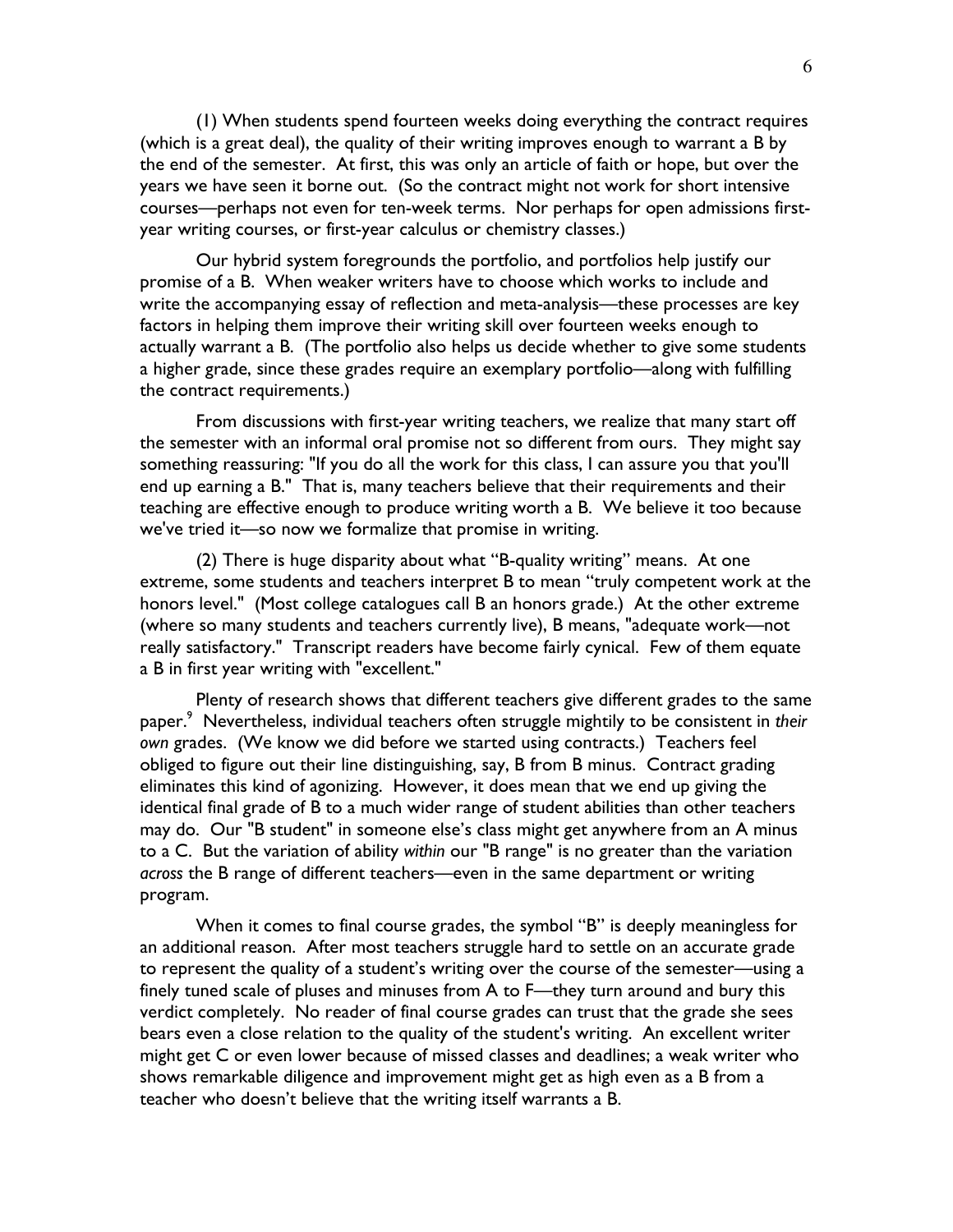(3) Our peculiar mixture of grading and no-grading echoes an interesting theoretical decision that most teachers make—often without noticing: behavior and writing quality interact differently at different levels of the grading scale. That is, teachers often let "good behavior" pull grades up and down—but no farther up than a B. Their assumption matches the one underlying our own hybridity: grades above B can be earned only through quality of writing.<sup>10</sup>

## Fuzzy Criteria

 If one of our main goals for contracts is to reduce ambiguity and argument about grades, how can we defend ambiguous and arguable criteria like "conscientious effort," "thoughtful feedback," and "conscientious participation?" These criteria are particularly arguable because, strictly speaking, they focus on experiences inside the student rather than observable features in a text.

 We avoid arguments and hard feelings in two ways. First, we don't accuse someone of failing to meet one of these fuzzy criteria ("no-effort," for example), unless the violation is grossly flagrant (e.g. drafts far short of the required length). Secondly, we'll always take the students word for it. Thus we sometimes find ourselves writing a comment like this: "It looks to me as though you really didn't put much effort into this paper. Come talk to me if I'm wrong about this. Otherwise, next time I'll treat this kind of paper as not acceptable for the B contract." If a student persists in the claim of "genuine effort," we'll relent—even if we doubt it. In effect, we're calling attention to what we suspect is an effort problem—but then giving in. About plagiarism, though, we hold a firm line. But we seldom worry about plagiarism because we see so much of their freewriting and other low stakes writing—and use multiple drafts and insist on substantive revising.

 The pedagogical principle behind fuzzy criteria is to highlight what we value most about good writing no matter how indefinable. If we think something is central to learning, we want to bring it to the forefront of student awareness by naming it and insisting on it in our contract. The price we pay is to insist on these criteria somewhat symbolically—that is, with flimsy teeth. We are settling for charitable, crude yes/no decisions in a realm where people usually emphasize subtle differences of degree. In effect, we are looking at a fine-grained analogue realm through a gross, binary lens where there are only two possibilities.

 Our contract does bring in some qualitative criteria, but the main effect is to vastly reduce the number of issues one could argue about compared to conventional grading. Our students don't seem to find these criteria to be a problem (at least as we handle them).

In fact, Peter adds two more fuzzy criteria:

**Perplexity.** For every paper, you need to find some genuine question or perplexity. That is, don't just tell four obvious reasons why dishonesty is bad or why democracy is good. Root your paper in a felt question about honesty or democracy--a problem or an itch that bothers you.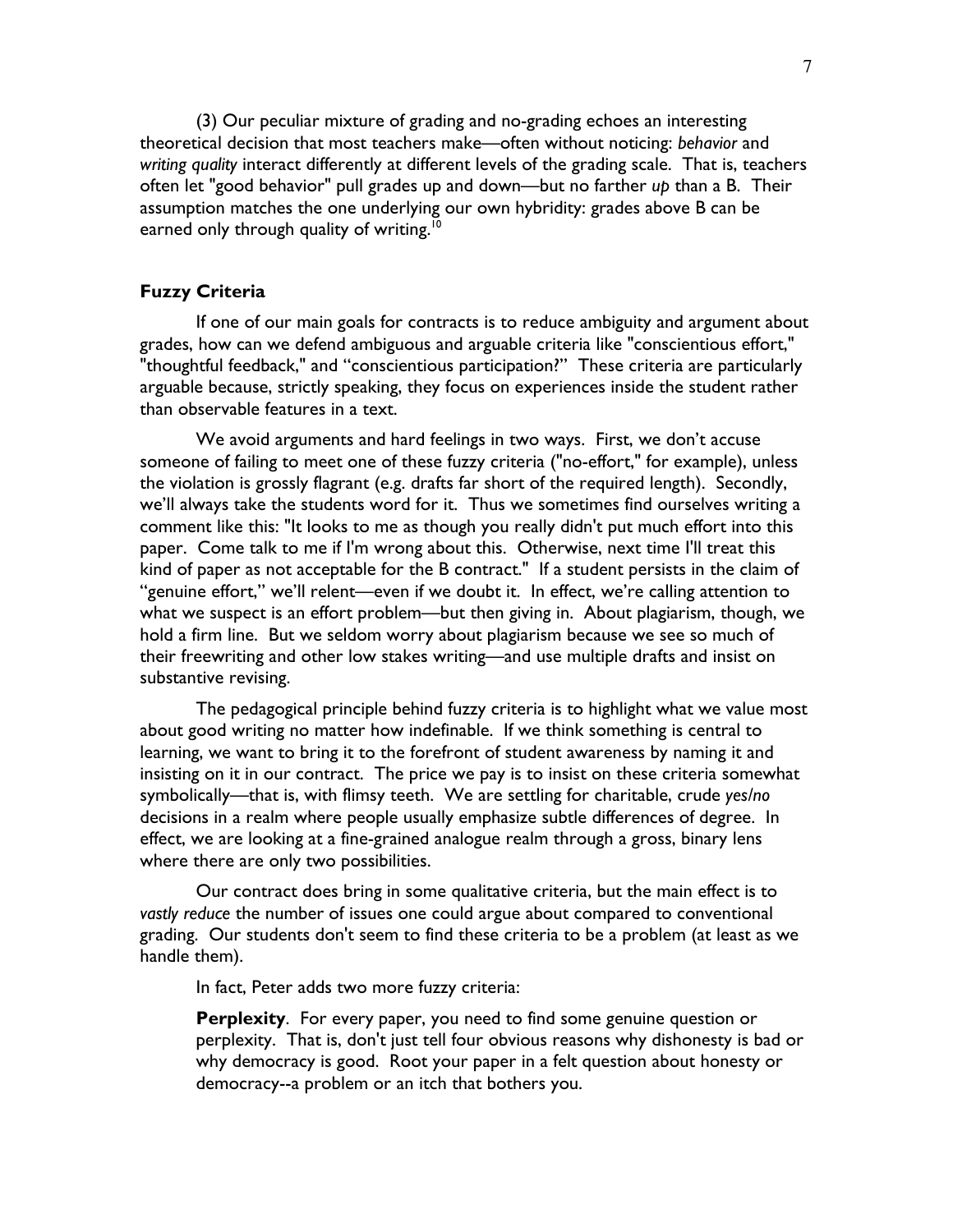Thinking. Having found a perplexity, use your paper to do some figuring-out. Make some intellectual gears turn. Thus your paper needs to move or go somewhere. It needs to have a progression of thinking.

Please don't let these last two criteria bother you. I am not asking that your essays always be perfectly tidy, well organized, and unified. I care more that you think hard and work through the question than that you find a neat answer. It's okay if your essays have some loose ends, some signs of struggle—especially in early drafts. But this lack of unity or neatness needs to be a sign of effort, not lack of effort.

 Peter holds students accountable to these criteria in the same oversimplified and charitable way we just described. In her contract, Jane does not spell out criteria that apply generally to all assignments; rather, she generates particular criteria (e.g. "critiques the story of the self") that characterize each type of paper students write in the course.  $11$  Her contract simply specifies that students' papers demonstrate such qualities. But whether an individual feature of the contract (like Peter's) or a general requirement to "meet criteria for all assignments" (like Jane's), we treat these fuzzy criteria with the same mindset. There's an interesting large principle here in assessment theory. Almost any feature of writing or studying that a teacher wants to emphasize as crucial for learning can be handled as a yes/no binary requirement.<sup>12</sup>

 Fuzzy criteria can produce more learning (and less wrangling) if we ask students to engage in self assessment or "meta-cognitive thinking" about the criteria. For example, the guidelines can be very specific: "In your process note or cover letter, show how your essay demonstrates perplexity or movement of thinking." Or even "What do you want readers to see, know, or understand about your subject?" Some other options are "What was your stake in this piece? What process of self-discovery, change, or enlightenment has writing this piece involved for you? What is significant or memorable about your essay to you as a writer?"

 We could have avoided fuzzy criteria by using legalistically precise language. (The whole point of a contract, from a legal point of view, is to prevent lawsuits.) But precision is not our only goal. A contract allows us present ourselves and our teaching authority more openly, humanly, and directly than most syllabi do. Contract writing seemed to us to invite simple, down to earth language in a human tone of voice—just asking frankly for what we really want. $13$ 

#### Handling Grades Higher than B

 At the end of fourteen weeks, we find it relatively easy to make high grade decisions. We disqualify students who didn't fulfill the contract (some are excellent writers) and then look more closely at the remaining final portfolios that are particularly strong. Only then must we decide which students get which grade higher than B. Often there are not so many.

 But what's easy for us is not easy for those students who ache for an A. No matter how hard we try to de-emphasize grades, we know we cannot prevent students in our present climate from being deeply preoccupied with grades. (Also, we worry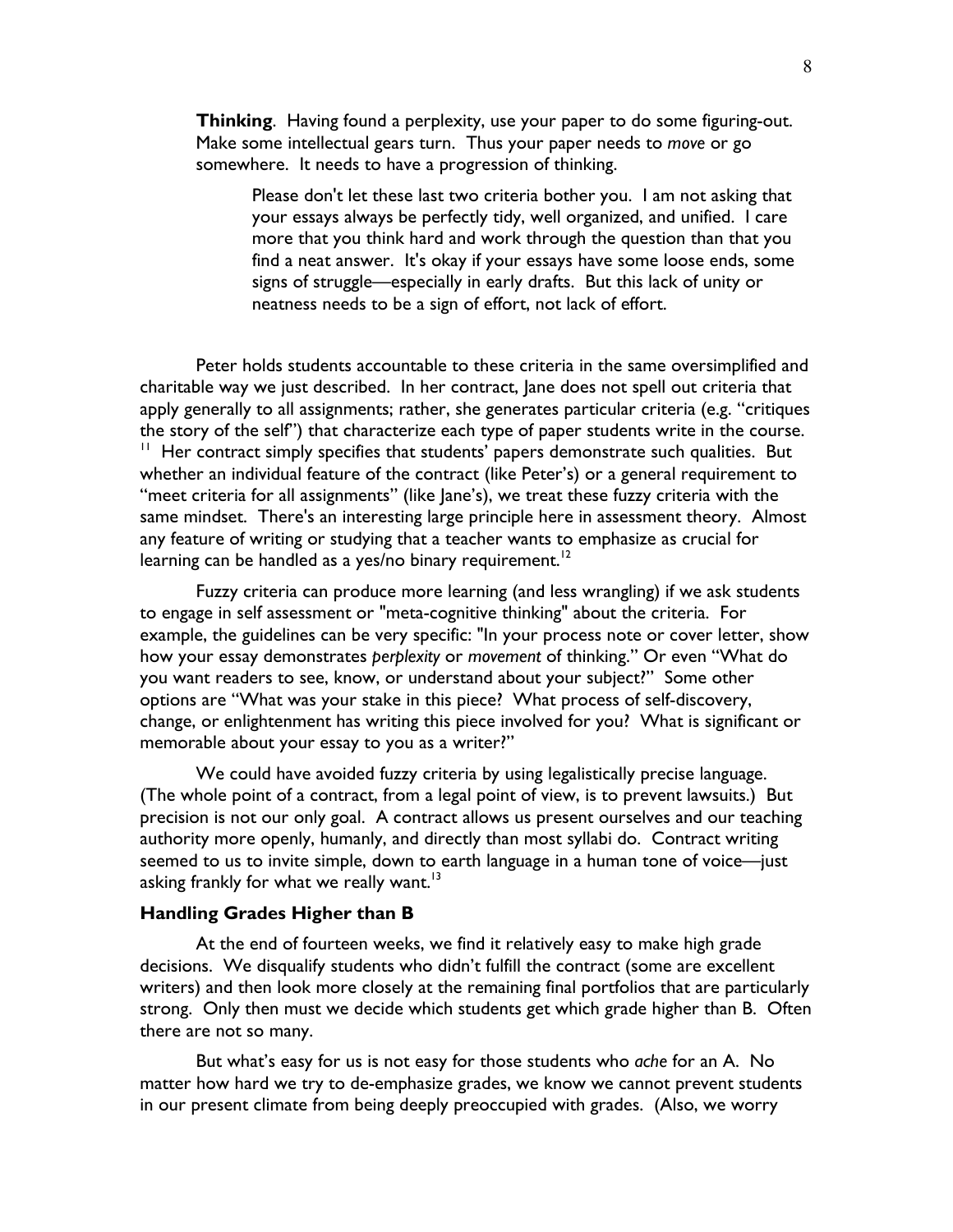about students at the opposite end as well, those who "hope" they are doing well, who might mistakenly believe that "no news from us is good news.") We recognize the need for some feedback about grades. So we use the contract to try to reduce the mystery of grading and not leave students too much in the dark about their grade.<sup>14</sup>

 But how explicit should we be in telling students about their grade status during the semester? We thread a pragmatic middle path between telling them more versus less. If we were to tell them the most, we would put one of four grades on every major draft and paper: Okay for the contract, B plus, A minus, or A. (When Peter was writing program director at UMass, some of the teachers he admired went somewhat toward the tacit extreme. They banned any conversation about grades till mid-semester portfolios. They were insisting on a kind of "drying out" period for students where grades couldn't enter the conversation.) If we were to tell them the least, we would give students no indication at all about the possibility of a high grade till the very end of the semester when we have their final portfolio in hand.

 Jane places herself pretty near the middle. She doesn't signal a possible higher grade in her feedback on papers, during writing conferences, or in class discussion about sample papers. Her goal is to emphasize various criteria for specific genres that have real world counterparts. She wants to establish with students shared standards about what makes an excellent paper, and for these internalized standards to come into play as students are revising their papers. She uses criteria like showing rather than telling; having an identifiable purpose; producing a coherent form. When students give peer feedback or discuss their papers in conferences, they attend to the specific criteria that have emerged as definitive for an excellent paper.<sup>15</sup>

 But she doesn't stop students from raising the topic of higher grades—as they sometimes do as they finish final drafts for each unit, or when they're choosing and preparing publication drafts for their portfolios. (At both points, students are writing process letters and having conferences.) If a student asks, "Is this an A-paper?" Jane might say, "Well you're working toward an A, but you're not there yet. Focus on developing the ending, perhaps in the ways we just talked about." Or, "You need to do some careful editing, but, apart from sharpening your sentences, this is A-quality work." By giving a direct answer about the grade, Jane can ratify or question the student's selfassessment—a process that she'd like to support anyway.<sup>16</sup>

 Peter places himself a bit further toward the explicit extreme. As he reads a paper and thinks about feedback, he pauses to hear if a bell goes off in his head signaling, "Bingo, this paper or draft is truly excellent." When this happens, he tries to make himself pause yet a little more and decide whether the writing is truly excellent or whether the bell went off only because of some one feature he especially loves. If he decides it's a genuinely excellent paper, he doesn't try to distinguish between possible high grades. Making unreliable fine-grained distinctions in quality is exactly what we're using contracts to avoid. He gives only a general "gold star" notation that means: "This is genuinely excellent work and exceeds the requirements for the contract. If you have enough of these performances—and if your portfolio reflects this level of excellence you will get a grade higher than B." $^{17}$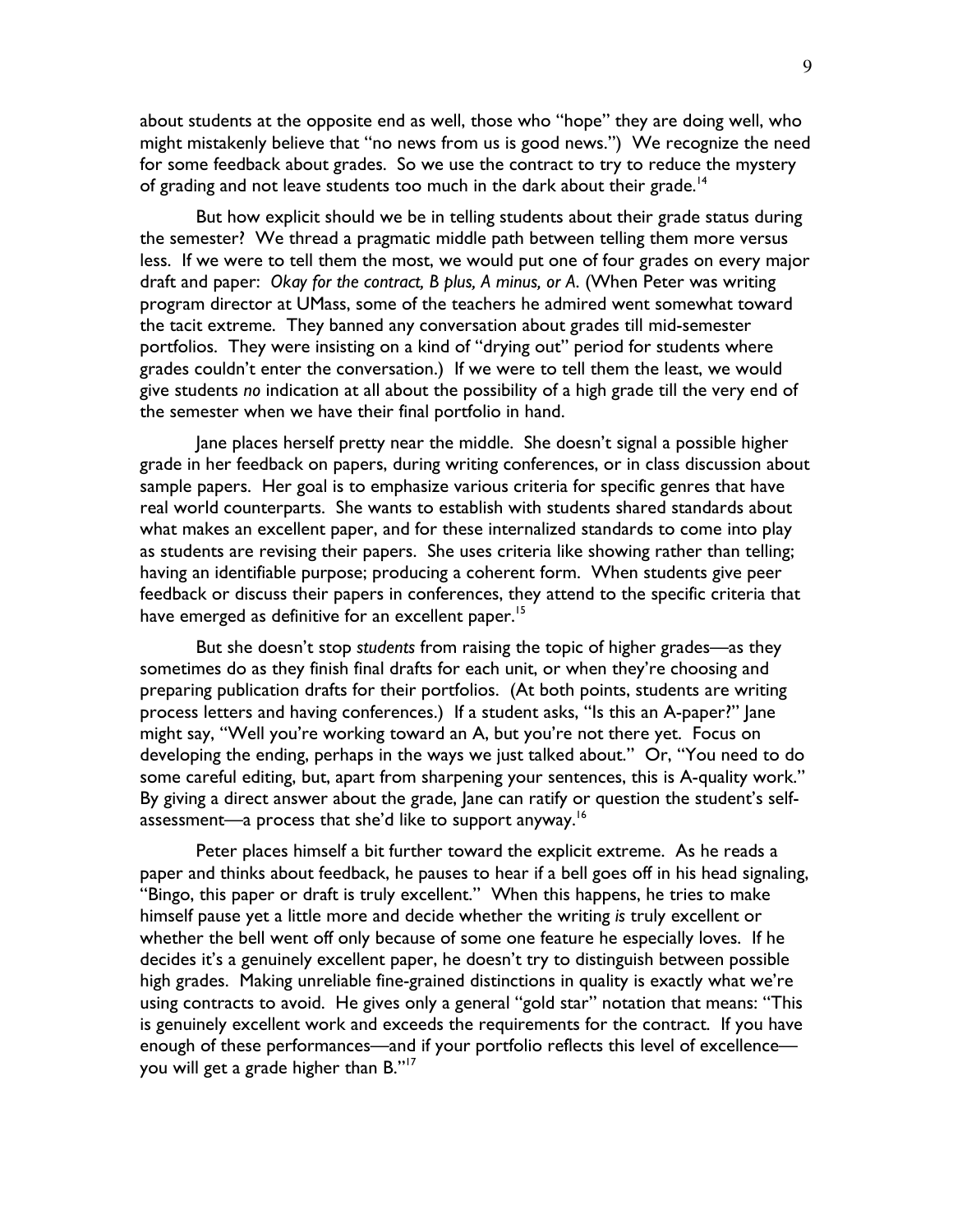## Handling Grades Lower than B

 Even though we're trying to reduce the mystery about grades, we find it productive (in another instance of hybridity) to leave students in the dark about grades lower than B. We sacrifice clarity here for two reasons. (1) With our contract grading, we are frankly trying to badger and cajole every student into getting a B—that is, into doing everything we've specified in the contract because we think it's important for learning, a principle of competence-based learning (see endnote 12). We are willing to make them nervous with our silence about just how far their grade will sink if they miss classes or deadlines or don't review their group members' papers. (2) But when our badgering fails, we want flexibility. We reserve the right to make individual judgments as to whether any particular dilatory student will get C, D, or F, depending on personal circumstances, not just on how much they've failed to do.

Here's a typical final clause in our contracts:

#### About grades lower than B

I hope no one will aim for these grades. The quickest way to C, D, or F is to miss classes and show up without assignments. This much is non-negotiable: You are not eligible even for a passing grade of D unless you have attended at least 11 of the 14 weeks of classes and completed 90% of the assignments. And you can't just turn in all the late work at the end. If you are missing classes and behind in work, please stay in touch with me about your chances of passing the course.

Some teachers fear that a contract like ours won't yield any grades lower than B. As they say in Australia, "No worries, mate."

## HOW THE CONTRACT IMPROVES LEARNING AND TEACHING

## It makes evaluative feedback more effective for learning

 Contract grading doesn't get rid of evaluation. It does, however, help to decouple evaluation from grades (up to the B). We give just as much evaluation as ever, and in fact we find ourselves freer to give negative feedback or criticism because it doesn't betoken a low grade; we can be blunt without being threatening. We know that they know that no matter how much we criticize or even hate their paper, it won't hurt their grade (up to a B). This shared understanding helps students react to our evaluation in a more sophisticated way.

 That is, conventional grading pressures students into accepting what the teacher says in comments (linked as they are to the grade). As a result, too few students actually wrestle with whether they really think the teacher's suggestions or comments make good sense. In short, grading too often seduces students into thoughtlessness. Sometimes it's knee jerk acceptance: "Of course my teacher knows best. Her good advice will improve my writing and my grade." But sometimes it's negative thoughtlessness: "My teacher has weird preferences." Or "She just wants academic nonsense, politically correct stuff. But I'll go along—I want the grade." This reaction is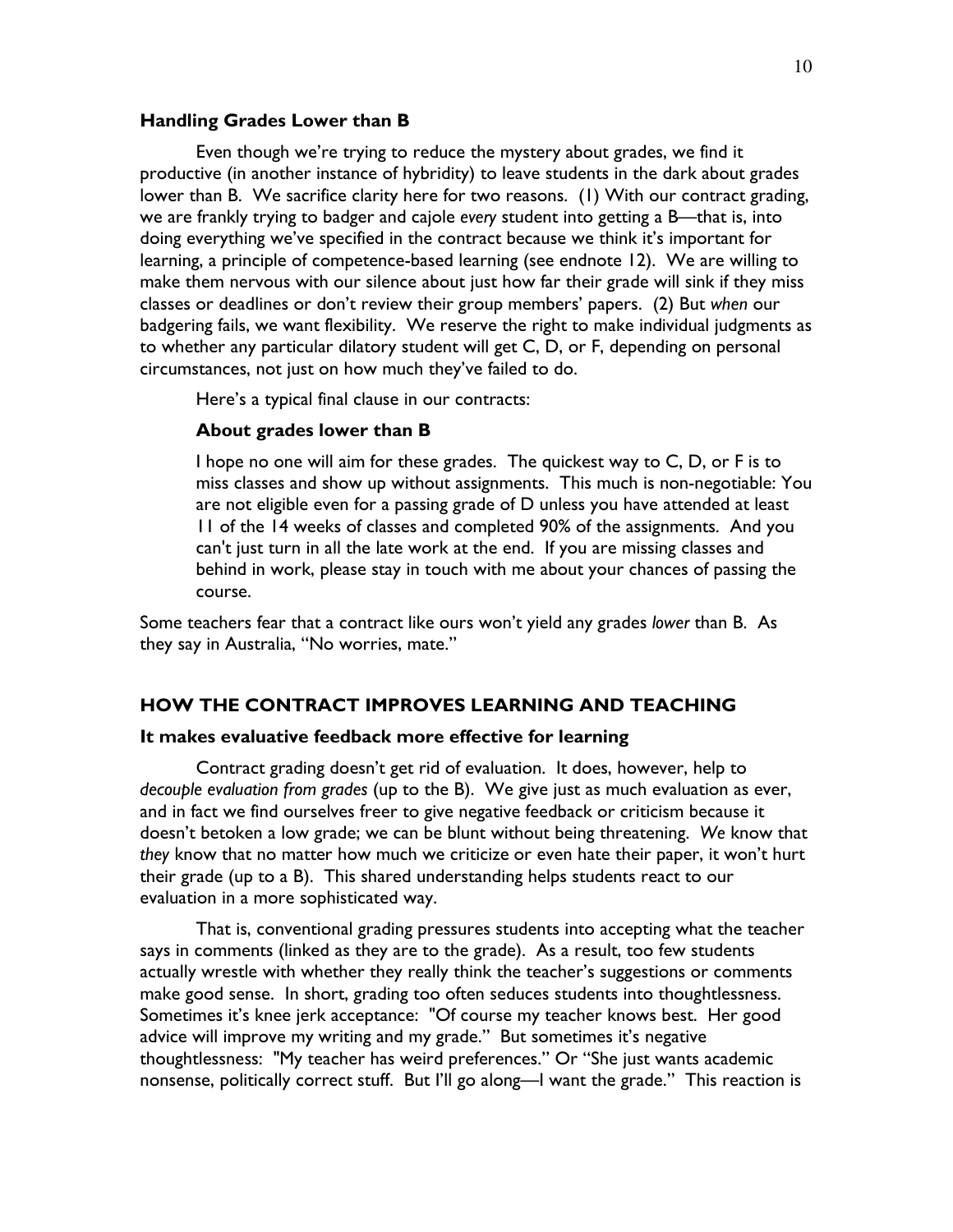an understandable defensive tactic for maintaining one's autonomy—an instance of what Robert Brooke calls "underlife."

 We like how contract grading can often make students have to think their way out of a productive dilemma:

I don't agree with my teacher's judgments. I like what she criticizes. And I don't like her suggestions. Yeah, she might be right, she's the teacher. But the contract means I don't have to go along with her. But I do have to make some kinds of substantive revisions in quite a few places. Hmmm. I've got to think.

When students just go along with teacher advice, they don't do their own rhetorical thinking. Brooke argues that the key to learning in a writing class involves a subtle but powerful change in role: for students to stop experiencing themselves just as students trying to satisfy teachers—and to begin experiencing themselves as writers engaged in trying to have an effect on readers. Consider this student's response: "Even some of the suggestions from Professor Danielewicz I turned down just because I thought it took away some of my personal voice in some places."

 Of course students desperate for grades higher than a B are still in hock to teacher evaluation, but even these students inhabit a somewhat different grading world because they know they can count on a B—however much they say they scorn that grade.

## The Contract Gives Students More Sense of Control

 Uncertainty about grades often leads to irrational or unproductive feelings like fear of failure, writer's block, or anxiety about how the teacher is applying hidden, subjective grading standards. The contract removes or at least diminishes their helpless feeling that the grade is a subjective judgment made by a teacher that is entirely out of their hands. Fulfilling the contract is wholly a matter of concrete activities over which they can keep control.<sup>18</sup> With conventional grading, many students ascribe their low grades to causes that make them resentful or even make them give up: "I'm not good at English." or "The teacher didn't like me." (And, face it, sometimes we don't like a student—and here the contract is a godsend.)

 With the grade not so much at stake, students are more open to radical changes and are more inventive in how they might approach an essay, since they have a solid cushion of safety if the draft turns out to be a disaster. Peter likes to encourage students to try risky experiments that are hard to pull off, especially when a midprocess draft is strong and the student is stuck having to make substantive revisions to a draft that's already impressive. Jane finds that some students willingly suggest scrapping a draft and starting all over—a strategy that she never felt she could reasonably advocate in a conventional grading situation. Students have the opportunity to "think big" without penalty.

 We are deeply grateful, by the way, that the contract (by way of multiple drafts and frequent peer review) reduces the kind of panic that leads to plagiarism.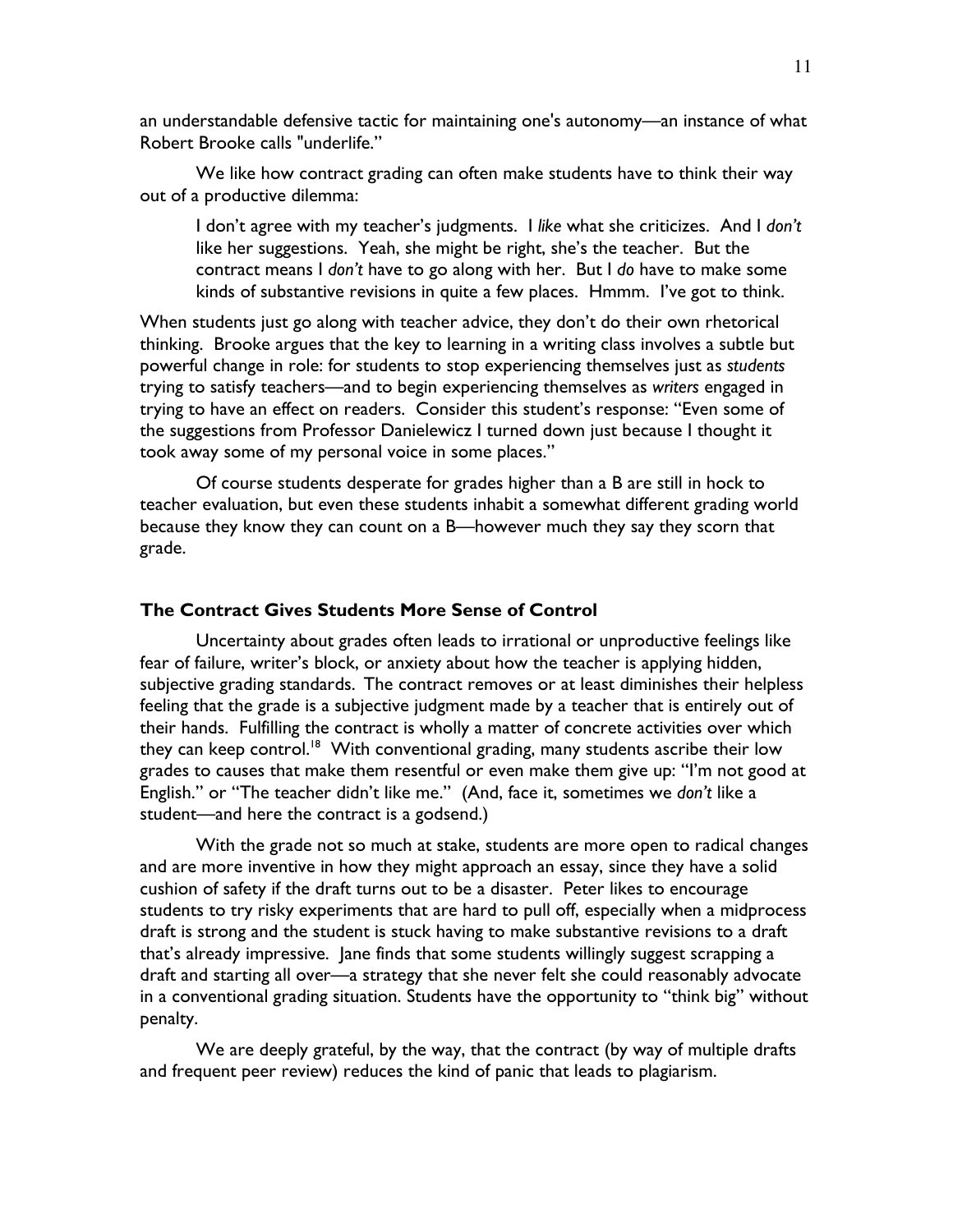#### It Yields More Work From Students

 Teachers who consider contract grading might feel nervous about getting papers that do no more than fulfill our requirements, and having to call them acceptable for a B—drafts that students haven't struggled over. But when students do "no more than" fulfill the contract requirements, the amount of work is actually quite gratifying to a teacher. We may get less strain-clench-struggle effort—and certainly less panic—but we usually get a solid amount of work, even if some of the papers are definitely weak some downright poor. But the contract doesn't let them turn in a merely perfunctory draft or settle for merely perfunctory revising. If they really do all the tasks we ask for, we see no need for their work to be fueled by anxiety. Relaxed diligence increases the chances that they might invest in their choices and thus engage themselves personally in their topics and the quality of their writing.

 Remember how the contract changes the dynamics of our feedback on their writing. Drafts and revisions that satisfy the terms of the contract are, yes, officially and fully "acceptable" for the grade of B. But the contract makes us freer than before to call attention to weaknesses and to challenge fairly competent writers. Our feedback often has three messages: (a) "Yes, this satisfies the contract." (b) "What works well is x, y, z"—and we focus on important things to praise. (c) "What doesn't work are these things"—and we can pile on our misgivings, point out the real problems, without holding students hostage to grades.

 Many teachers assume that grading is the only way to get work out of students. But the causal link between grading and work is tenuous at best. The assumption says that if we award fair grades, students will work appropriately. But the link often fails. Some students get good grades without much work, some give up, a few don't care about grades at all, still others work only to psych out the teacher rather than really learn—while the occasional student cheats or plagiarizes.

 The contract creates a link between grades and work that is more frank and less roundabout: "To get a B you must do x, y, and z." As a result, we find the contract yielding more total work: more tasks done thoroughly by more students—more "student ergs." The effect is most striking with skilled writers who must now engage in learning tasks they used to skip. The contract "prevented me from slacking off if my grade was high," wrote one of Jane's students. We are not willing to let students evade important learning processes just because they are already skilled.

## It Yields More Motivation--Of Two Sorts

 Conventional grading produces extrinsic motivation. When it works, it motivates students with the hope of a good grade or the worry of a bad one. Contract grading also produces extrinsic motivation—but in an unambiguous fashion: "You must do these things." But conventional grading can lead some students and teachers alike into believing that work is motivated by free choice when really it is not.

 Although the motivation with contracts is directly extrinsic, we use it to create more breathing room for intrinsic motivation than we can get with regular grading. Every time students have to revise their essays, they can choose to ignore any teacher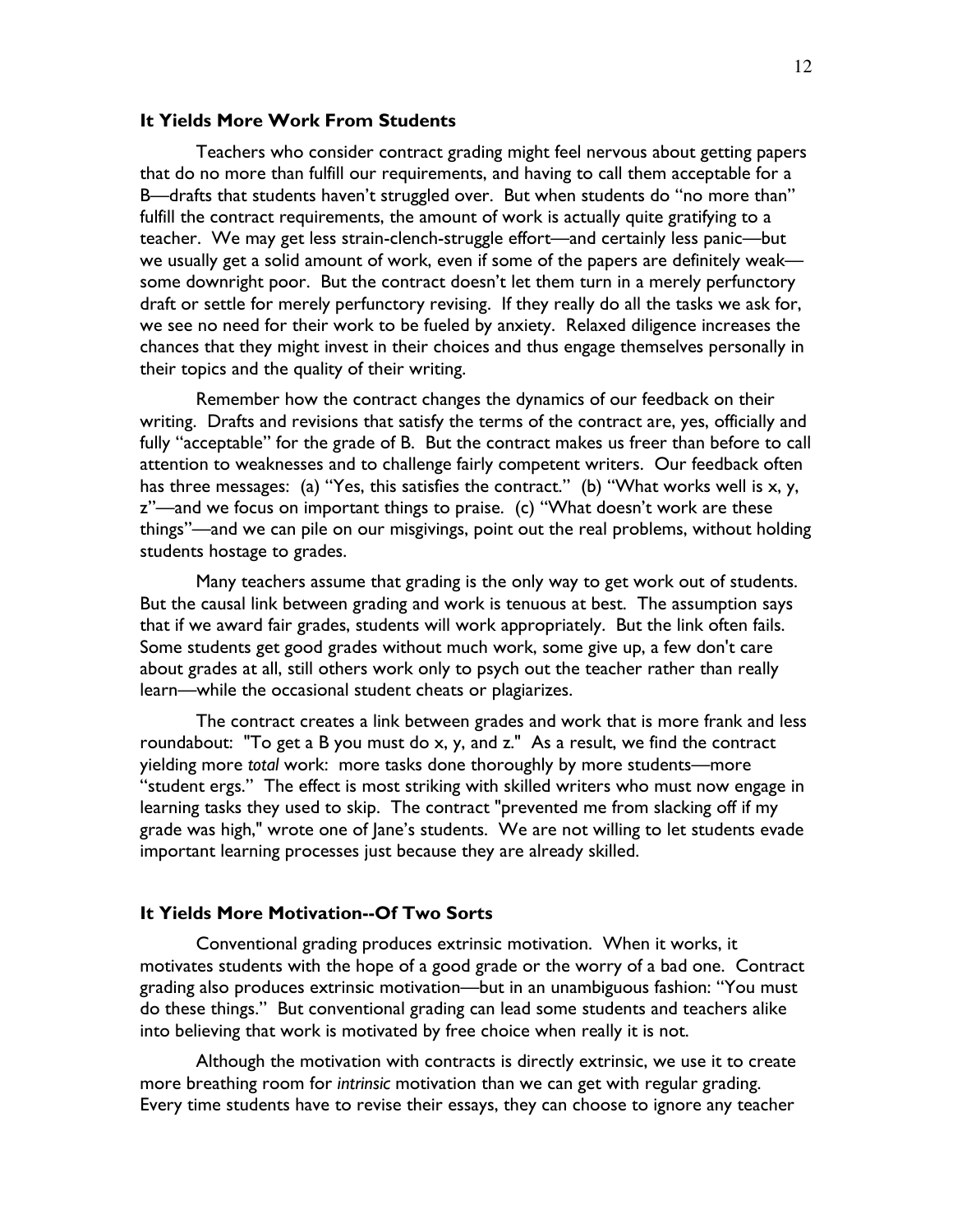advice (as long as they make substantive revisions), and they have the choice of doing less or more—all this without affecting their grade up to a B. We capitalize on the extrinsic motivation that the contract assures by sending a message that many adolescents need to hear: "Don't panic or be anxious; just do the work!" But we are very invested in the subtler message the contract conveys as the responsibility for choosing what to do with a paper is shifted toward the students: "We actually do want you to sweat over your writing—not for the sake of a grade but because you care about it!"

 Only a minority of students come up with this rarer form of true, intrinsicallyfueled struggle—and only gradually. Contract grading can't magically transform students' values, but it can give all students a space that invites internal motivation, not just externally imposed motivation. Sometimes it's the students who have been defeated by grades who start to show the ability to work under their own steam students who normally don't strive for excellence in a graded situation.

## It Reduces Our Record Keeping

 With contract grading, we need to record only those occasions when someone has failed to meet the conditions for the contract—or exceeded them. Thus for some students, we have absolutely no grade-oriented record for the whole semester. For the rest, we record nothing but missed classes or late papers or other failures to meet the requirements—or occasions when the quality of a student's work seems to us to be genuinely excellent. It's not that we write less about student work, given the semester long feedback we give them (which, like most teachers, we keep on our computers). But these comments are mostly not oriented to the grade. (For an illustration showing the simplicity of record keeping, see the online appendix, endnote 1.)

## PRINCIPLES OF VARIATION: DIFFERENT CONTRACTS FOR DIFFERENT SETTINGS

 We developed our contracts while working at strong respectable universities- though not particularly elite ones. But we don't believe our good results depend on institutions like ours. Shor and his colleagues used their grading contracts with working class students at urban, commuter colleges. Contract grading lends itself to variation. Teachers or programs can easily customize their contracts to fit their particular goals, priorities, and situations. In laying out the principles by which contracts can vary, we can also give a richer analysis of contract grading.

## Simple or Complex?

 Contracts can be as simple as the classic fifth grade model ("Six book reports earns an A; five book reports earns a B; three yields a C"). Or they can be far more complex than what we've described. Contracts invite us to name what is important to us—in as much or little detail as we feel is appropriate.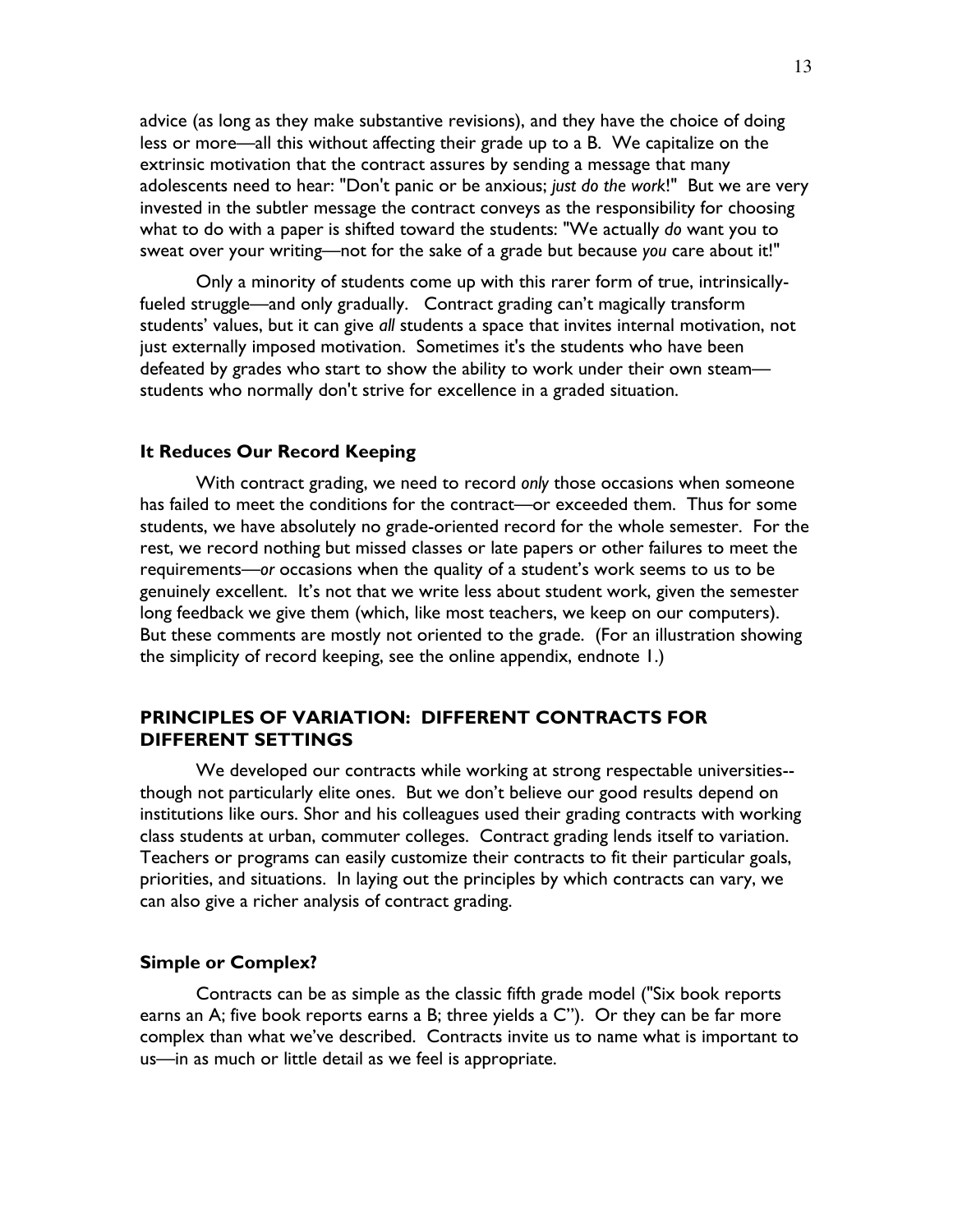## Contracts for the Grade of A

 In our contracts, we've tried to work within two demanding but exciting constraints:

- The B should be available to every student—i.e., not dependent on skill or prior training. We couldn't retain this claim if some of our students were radically unable to handle written English.
- All decisions about what is acceptable for the B must be made without regard to judgments of writing quality.

 If we wanted to make contracts for an A, we would probably have to drop those constraints and specify criteria or features of "good writing" that not every student could attain. These criteria would probably require judgments about quality. But there's no law against this kind of contract.<sup>19</sup>

The easiest way to do this would be to specify the features needed for an A for each assignment. Thus, if Jane's contract were developed or expanded to yield an A, she would probably have an assignment-based contract on this kind of model:

To earn an A, each paper in your final portfolio must exhibit the qualities characteristic of that genre. In your portfolio letter, please identify each paper's genre and discuss how that paper exemplifies these qualities.

It would be more difficult but possible to try to specify features or qualities of good writing that apply to all assignments—whatever their genre. Such an approach might read as follows:

To earn an A, each paper in your final portfolio must exhibit the qualities listed below. In your portfolio letter, please discuss how each of the qualities can be seen in the papers you include.

 Also, there's nothing in the notion of contract grading that forbids requiring skills that some students probably won't be able to attain in fourteen weeks. A contract might name features of excellent writing like sound reasoning, good audience-awareness, effective organization, clarity, or voice. These are the kinds of criteria that we seek for grades higher than a B—while nevertheless not constructing a contract for  $A^{20}$ .

## Contracts for Different Populations of Students?

Grading contracts might be particularly useful for special populations or courses.

Basic writers. Contracts are promising here because basic writing courses so often stress quantity of work, fluency, and a supportive climate. Teachers of basic writing are not usually preoccupied with fine grained distinctions between degrees of excellence or poorness in texts but instead focus on issues such as generating and developing text. For just this reason, many basic writing courses already use pass/fail grading. Pass/fail systems usually boil down to a tacit contract—but one that lacks specificity and rests on unarticulated assumptions. A pass/fail system would benefit greatly from the explicitness and teeth of a contract. $^{21}$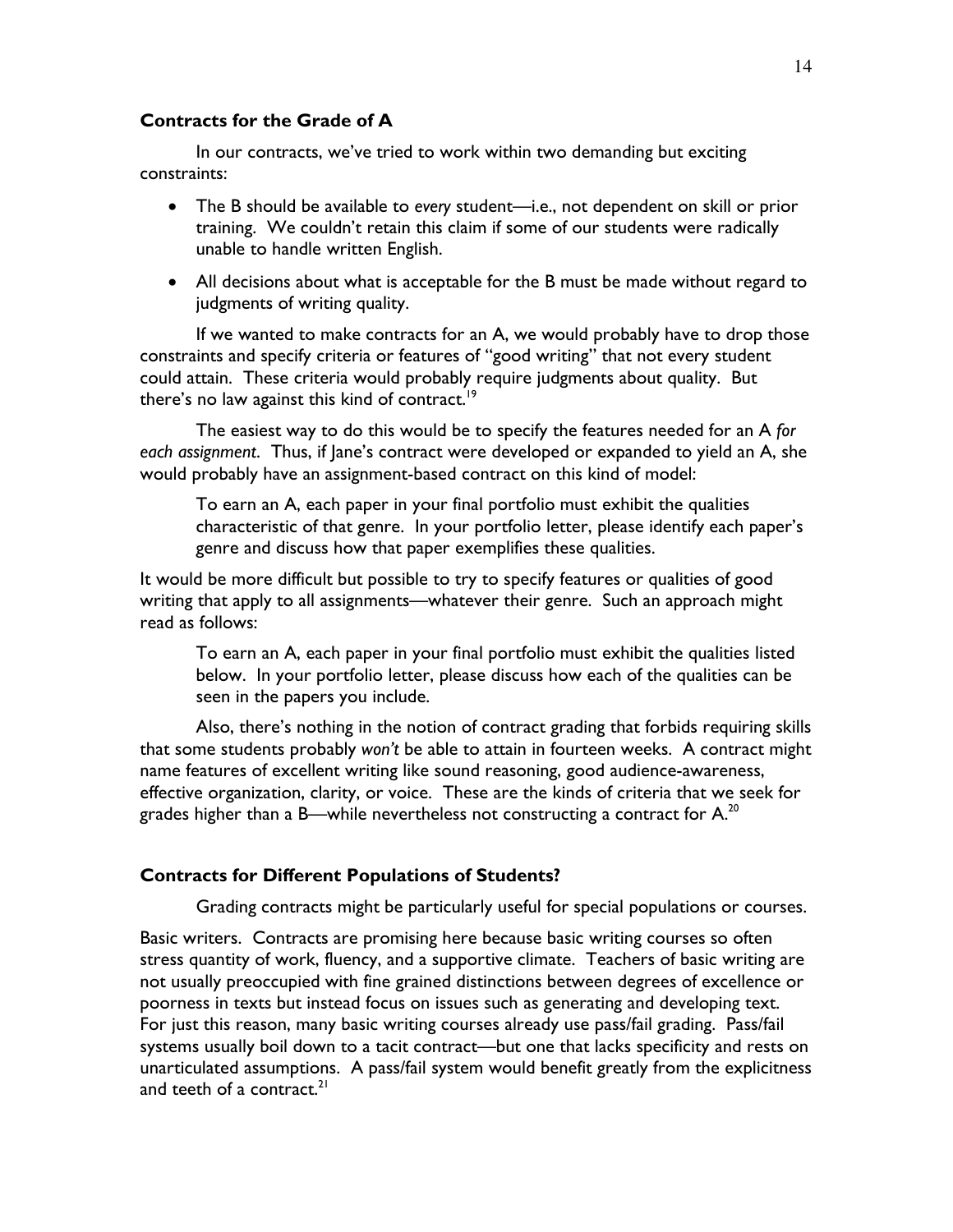Honors students. Jane developed contract grading with honors sections of first-year writing. After many years teaching these students, she noticed how hyperanxious many are about grades. Despite their history of good grades, they often harbor deep fears about how they might fail now that they're in college, or in classes outside their strengths. Interestingly, few of her honors students think of themselves as strong writers. The contract counteracts this "fear of falling" because it calls for exactly those traits they know they have: diligence, organization, and simple effort. The contract helps them experience more control over their grade and feel less subject to the often conditional approval of teachers. The honors course challenges them to experiment with form, subject matter, and techniques that go well beyond what they mastered in high school. The contract helps them risk moving outside comfortable familiar forms because, even if they create disasters, they know they can count on "nothing less than" a B. (One student described the contract this way: "I saw it as the netting beneath the high wire as I walked across the tightrope, striving to make an A, I knew that if I fell, the netting would catch me.")

Advanced Composition. Contracts would seem a natural here, and Lynn Bloom was pleased when she tried it:

> Thanks to the grading contract, I've had the best advanced comp class ever. I feel as if I've finally (!) learned how to teach it. My students are happy (the chronic class-cutters seem resigned to their fate), and the general sense is exhibited by several who said that because they didn't have grades, they picked more challenging subjects and worked harder on them than they would have if they'd been graded and stuck to safe topics. Many were sufficiently charged up by what was going on in class (mostly workshops) that their attendance rate skyrocketed in comparison with their usual disappearance and detachment. I cannot account for the mentality of those who cut class a lot; they knew the consequence upfront and nevertheless chose not to be there—although their writing was in fact pretty good. (Email, May 9, 2000)

 Students who feel alienated from writing. Many students fear or dislike writing or feel inept at it (though some of them are actually fairly competent). Many science, math, and engineering students fall into this category. Other such students do well on short answer or objective tests but feel they can never demonstrate their considerable intelligence through writing. They feel the odds are stacked against them on essay exams or essay assignments and that practiced or skilled writers have an unfair advantage. The guaranteed respectable grade of B helps allay their nervousness about writing and thereby risk some verbal adventure. On an anonymous course evaluation, one student wrote, "I learned that just because I'm a math major I can still write things that aren't completely awful. I liked the contract part because it let me focus more on writing than on the grade."

 In addition to the groups we mention here, we know one teacher who made a special contract for a learning disabled student in her class.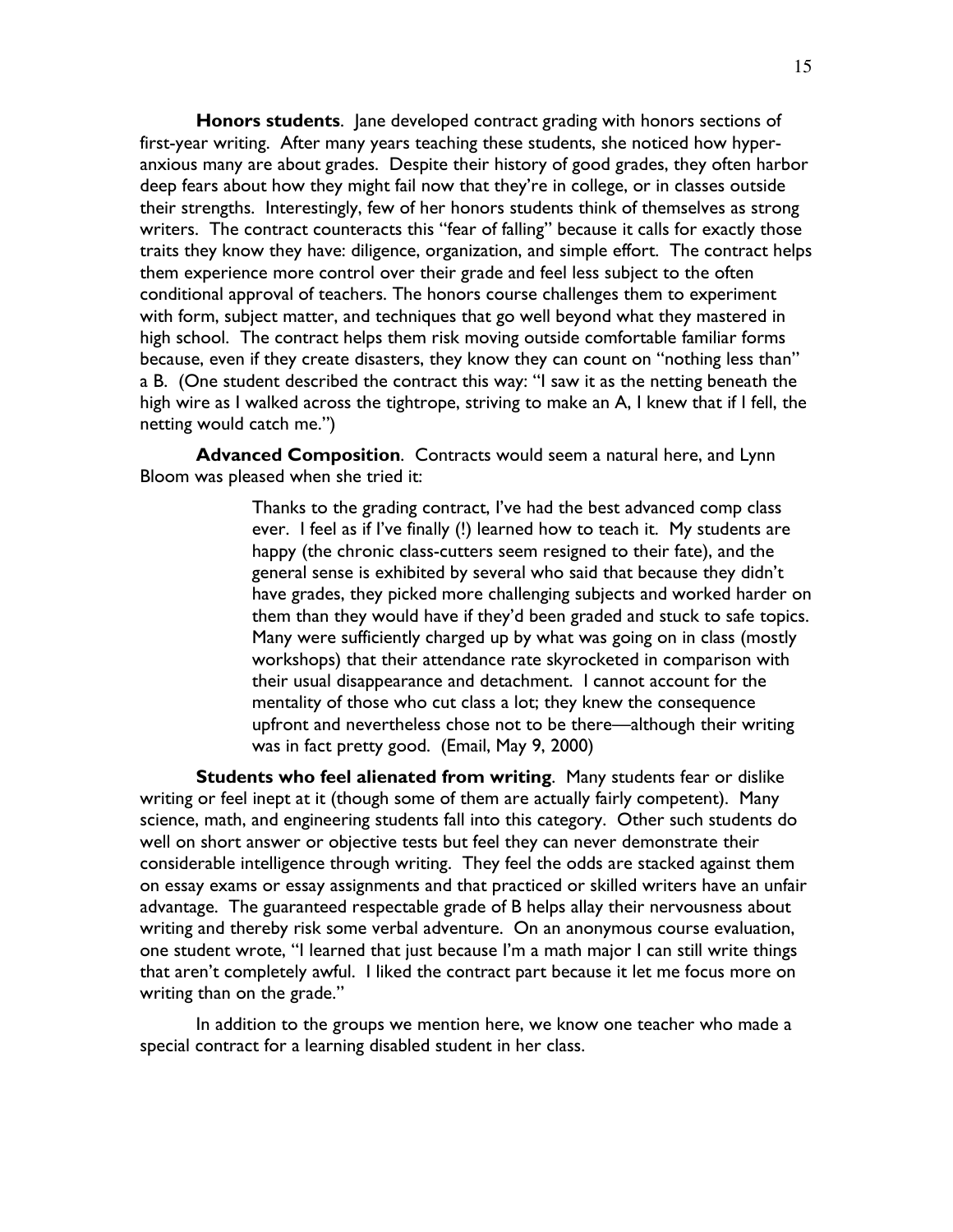## Contracts for Individual Classrooms versus Whole Programs

 Our individual experiments with contract grading were so pleasing that we both felt comfortable introducing them as a grading alternative in the writing programs at our respective universities. When Peter became director at UMass Amherst and proposed his grading contract as an option for all instructors of first year writing, other staff members were nervous about this and prevailed upon him to start with a contract for B/C. He worried that this compromise traded away a lot of the benefits, yet it was a way to test the waters. After a couple of semesters, the staff was confident enough to invite B contracts.

 Jane's original contract was designed for an atypical honors course, but several graduate instructors of the regular argument-oriented writing course at UNC Chapel Hill asked to experiment with a contract. The teachers developed specialized criteria for each of three units, even though the basic assignments were all argumentative essays. These instructors were pleased and reported no serious problems.<sup>22</sup> They particularly appreciated the freedom to go through an entire semester without having to put letter grades on every paper. Word got around and many other instructors began asking about contracts. So, Jane, as writing program director, introduced contracts formally into the staff manual as a grading option (along with traditional grading, portfolios, and holistic scoring).

 To sum up this section, then, the genre of contracts is a natural form for experimentation. Even teachers who are not free to depart from a conventional grading system can experiment tentatively with a contract for only certain assignments, or for certain features of a course—perhaps for all course activities except major essays—or even for everything except final drafts. This would give students and teachers a feeling for contract grading with very little risk.

## FINAL REFLECTIONS

 The basic principle in contract grading is simple but radical: what counts ("counts," literally, for the grade) is going through the motions. That is, contract grading focuses wholeheartedly on processes where conventional grading focuses much more on products, outcomes, or results. Furthermore, critical processes like revision and peer review cannot be accounted for in conventional grading, but are easily integrated into contracts. The contrast between product and process is even more extreme in the case of large scale assessments. SAT exams or those mandated by No Child Left Behind are saying something like this: "Don't trust any processes or motions. Trust only features that can be counted, final products that can be impersonally and quantitatively evaluated." The bottom line is that contract grading allows a deep commitment to process.

 "Going through the motions" is a dismissive phrase: a way of avoiding "the real thing." But there is a deep and broad tradition that predates our "process movement" and honors going through the motions—sometimes even seeing it as the only doorway to the real thing. If we seek to use physical exercise for health or fitness, the message from experienced people is the same: just keep going through the motions; trust it; it's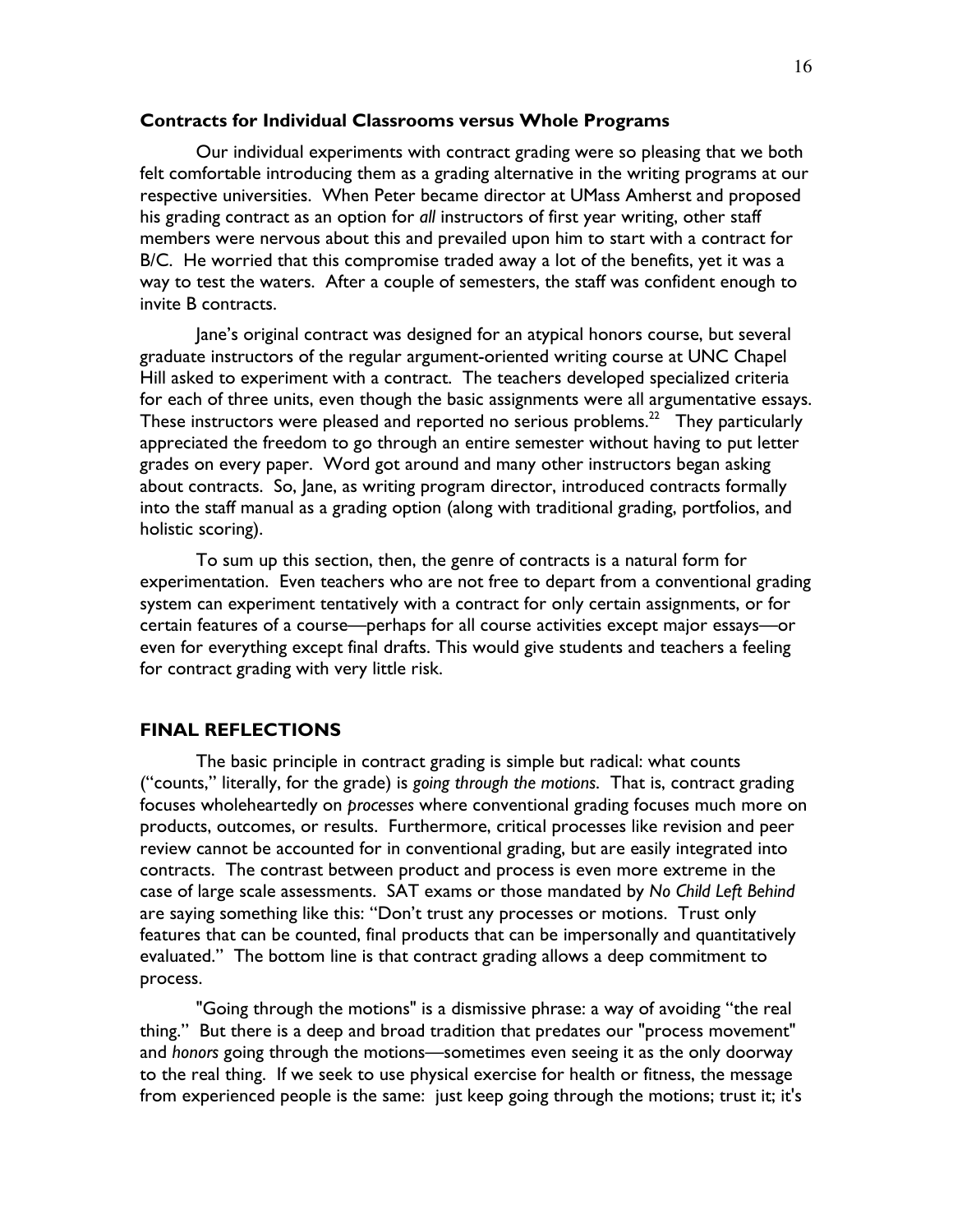the process that counts. If we seek enlightenment or just an empty mind, wise people tell us that it's a trap to focus on the goal itself. Ritual itself is founded on process. Whether it's shaking hands or saying the pledge of allegiance, the idea is to go through the outward motion whether or not you can get your mind to be fully committed to the inward meaning. William James famously argued that actions are not caused by emotions or beliefs; rather actions lead to emotions or beliefs.

 Discussions of grades and grading tend to become emotional and heated, sometimes ugly. This is not surprising since grading has so often been a source of pain. Many people have been deeply shamed or hurt; yet sometimes it's the diligent "Astudents" who worry and feel most terrible when the gold star fails to appear. Most teachers carry an additional layer of distress because they have given so many grades knowing all too well how much they matter to students and how often they fall short of fairness. It's hard to think clearly in an area of anxiety and hurt.

 It might seem contradictory or even laughable to talk about pleasure in a discussion about grading, but contracts do make us and our students happier. Using contracts, we find we can approach each new semester knowing that we will spend more time and energy on what we like doing—responding to papers, talking with students about writing, and inventing activities that produce more good writing. We won't need to devote much time attending to grading. The time we do spend is the least onerous part of grading. We'll be reading over portfolios of papers we know have been carefully and repeatedly revised, and assigning high grades to truly excellent portfolios.<sup>23</sup>

 Contracts don't solve all our grading problems. But they enable us to more directly acknowledge our institutional power as teachers and to use that power productively by focusing students' attention on writing, not grading.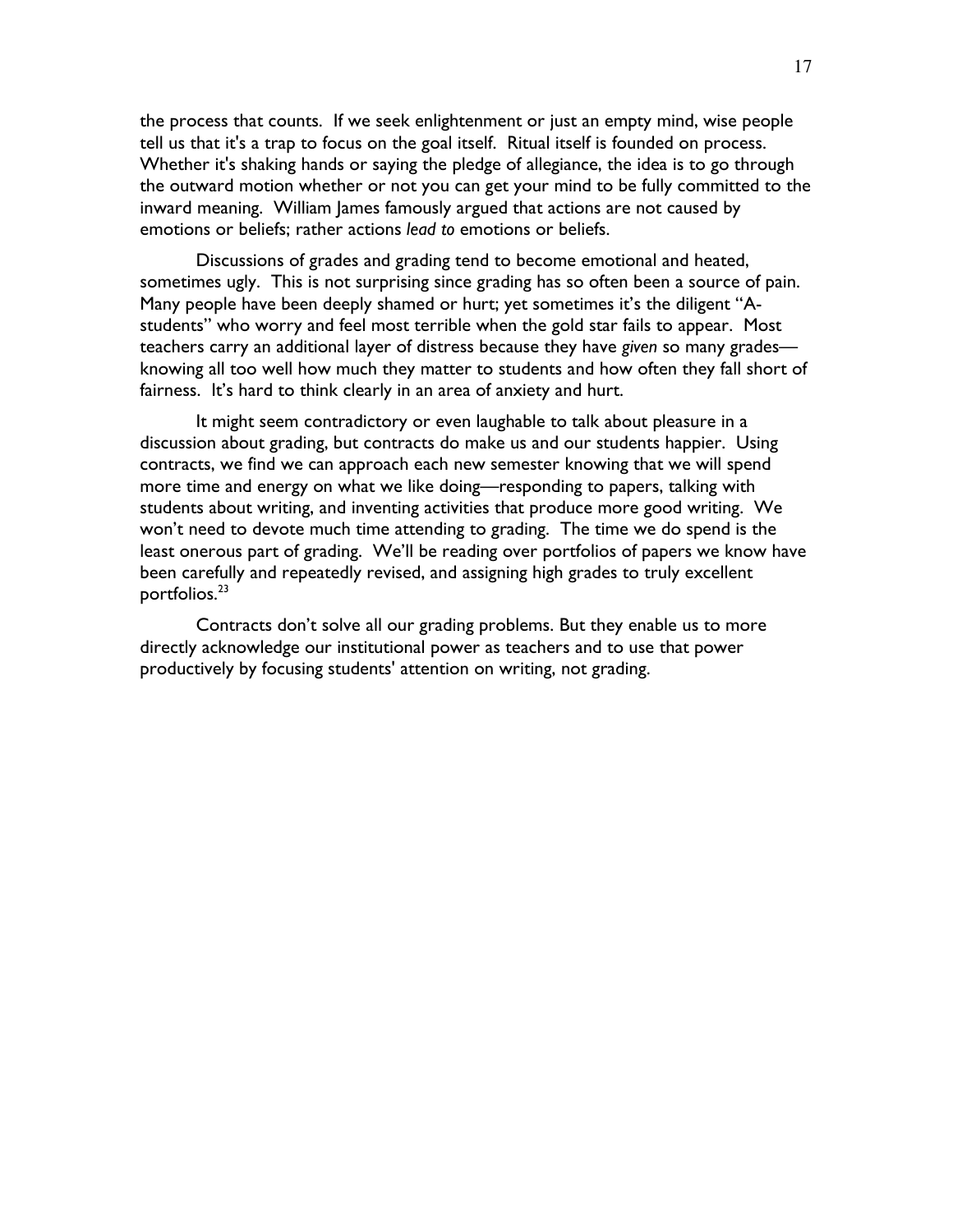Adkison, Stephen, and Stephen Tchudi. "Grading On Merit and Achievement: Where Quality Meets Quantity." Alternatives to Grading Student Writing. Ed. Stephen Tchudi. Urbana, IL: NCTE, 1997. 192-208.

Ashe, Geoffrey. Gandhi: a Study in Revolution. London: Heinemann, 1968.

Bandura, A. "Self-efficacy: Toward a Unifying Theory of Behavioral Change." Psychological Review 84 (1977): 191-215.

. Social Foundations of Thought and Action: A Social Cognitive Theory. Englewood Cliffs, NJ: Prentice-Hall, 1986.

- Barlow, R. M. "An Experiment with Learning Contracts." Journal of Higher Education 45 (1974): 441-449.
- Bawarshi, Anis. Genre and the Invention of the Writer. Logan: Utah State University Press, 2003.
- Brooke, Robert. "Underlife and Writing Instruction." College Composition and Communication 38 (1987): 141-53.

\_\_\_\_\_\_\_. Writing and Sense of Self: Identity Negotiation in Writing Workshops. Urbana, IL: NCTE, 1991.

Codde, Joseph, R. "Using Learning Contracts in the College Classroom." 1996: 1-7.

< http://www.msu.edu/user/coddejos/contract.htm >.

Coleman, James S. Equality of Educational Opportunity/United States Office of Education. Washington D.C.: U.S. Government Printing Office, 1966.

Diederich, Paul. Measuring Growth in English. Urbana, IL: NCTE, 1974.

Deming, W. Edwards. The New Economics: For Industry, Government, Education. Cambridge: MIT P, 1993.

. Out of the Crisis. Cambridge: MIT P, 1986.

Elbow, Peter. "Exploring My Teaching." College English 32.7 (1971): 743-53.

\_\_\_\_\_\_. Embracing Contraries. NY: Oxford UP, 1986.

\_\_\_\_\_\_. "Getting Along Without Grades—and Getting Along With Them Too." Everyone Can Write: Essays Toward a Hopeful Theory of Writing and Teaching Writing. NY: Oxford University Press, 2000. 399-421.

\_\_\_\_\_\_. "The Pedagogy of the Bamboozled." Soundings 56.2 (1973): 247-58. (Reprinted in Embracing Contraries. NY: Oxford UP, 1986. 85-98.)

\_\_\_\_\_\_. "Ranking, Evaluating, Liking: Sorting Out Three Forms of Judgment." College English 55.2 (1994): 187-206.

\_\_\_\_\_\_. "Trying to Teach While Thinking About the End: Teaching in a Competence-Based Curriculum." In On Competence: A Critical Analysis of Competence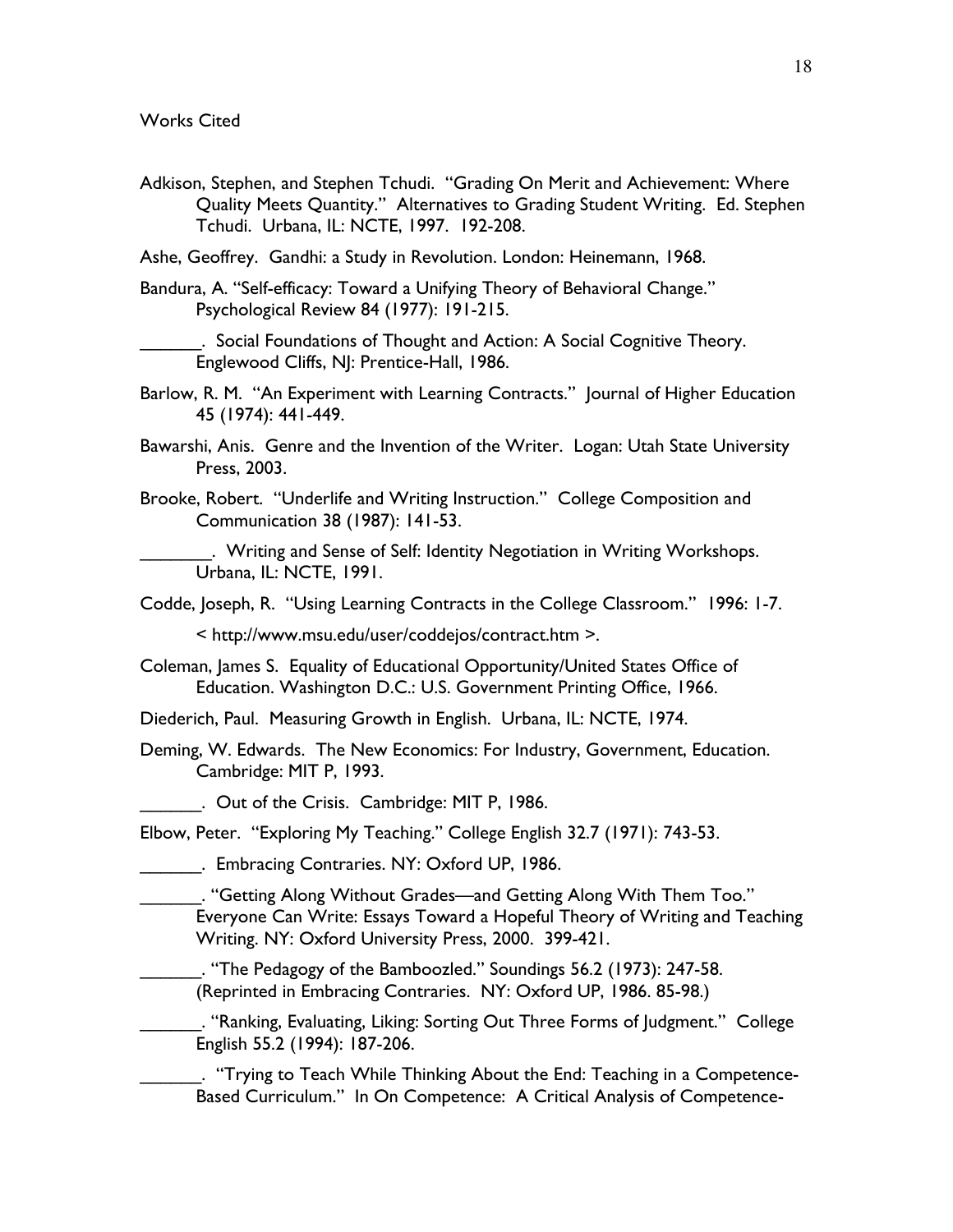Based Reforms in Higher Education, Gerald Grant, David Riesman, eds., Jossey-Bass, 1979. (Reprinted in Embracing Contraries. NY: Oxford UP, 1986. 99-  $140.$ 

- George, Ann. "Critical Pedagogies: Dreaming of Democracy." A Guide to Composition Pedagogies. Ed. Gary Tate, Amy Rupiper, and Kurt Schick. New York: Oxford University Press, 2001. 92-112.
- Glatthorn, A. A. "Outcome-based education: Reform and the curriculum process. Journal of Curriculum and Supervision 8 (1993): 354-363.
- Grant et al. On Competence: A Critical Analysis of Competence-Based Reforms in Higher Education. San Francisco: Jossey-Bass, 1979.
- Haladyna, Thomas M. A Complete Guide to Student Grading. Boston: Allyn and Bacon, 1999.
- Harrington, Susanmarie, ed. The Outcomes Book: Debate and Consensus about the WPA Outcomes Statement. Logan: Utah State UP, 2005.
- Inoue, Asao B. "Community-Based Assessment Pedagogy." Assessing Writing: An International Journal 3.9 (2004): 208-38.
- Kirschenbaum, H., S. Simon, and R. Napier, Wad-Ja-Get? The Grading Game in American Education. NY: Hart Publishing, 1971.
- Knowles, Malcolm S. Using Learning Contracts. San Francisco: Jossey-Bass, 1986.
- Lowman, Joseph. Mastering the Techniques of Teaching. 2<sup>nd</sup> ed. San Francisco: Jossey-Bass, 1995.
- Mandel, Barrett. "Teaching Without Judging." College English 34.5 (1973): 623-633.
- Magolda, Marcia B. Baxter. Knowing and Reasoning in College: Gender-Related Patterns in Students' Intellectual Development. San Francisco: Jossey-Bass, 1992.
- Mann, R. D., and others. The College Classroom: Conflict, Change, and Learning. New York: Wiley, 1970.
- McClelland, D. C. "Testing for Competence Rather Than for Intelligence." American Psychologist 28 (1973): 1-14.
- Meikle, Robert J. "Traditional Grade-Based Writing Evaluation and the Process Approach: Systems in Conflict." ED 229761. Indexed in Resources in Education (Oct. 1983): 1-29.
- McKeachie, W.J., P. R., Pintrich, Y.G., Lin, and D.A.F. Smith. Teaching and Learning in the College Classroom: A Review of the Literature. Ann Arbor: National Center for Research to Improve Postsecondary Teaching and Learning, University of Michigan, 1986.
- Moreno-Lopez, Isabel. "Sharing Power with Students: The Critical Language Classroom." Radical Pedagogy. 7.2 (2005). ISSN: 1524-6345. <http://radicalpedagogy.icaap.org/content/issue7\_2/moreno.html>.
- Murray, Donald. A Writer Teaches Writing. 2<sup>nd</sup> ed. Boston: Houghton Mifflin, 2003.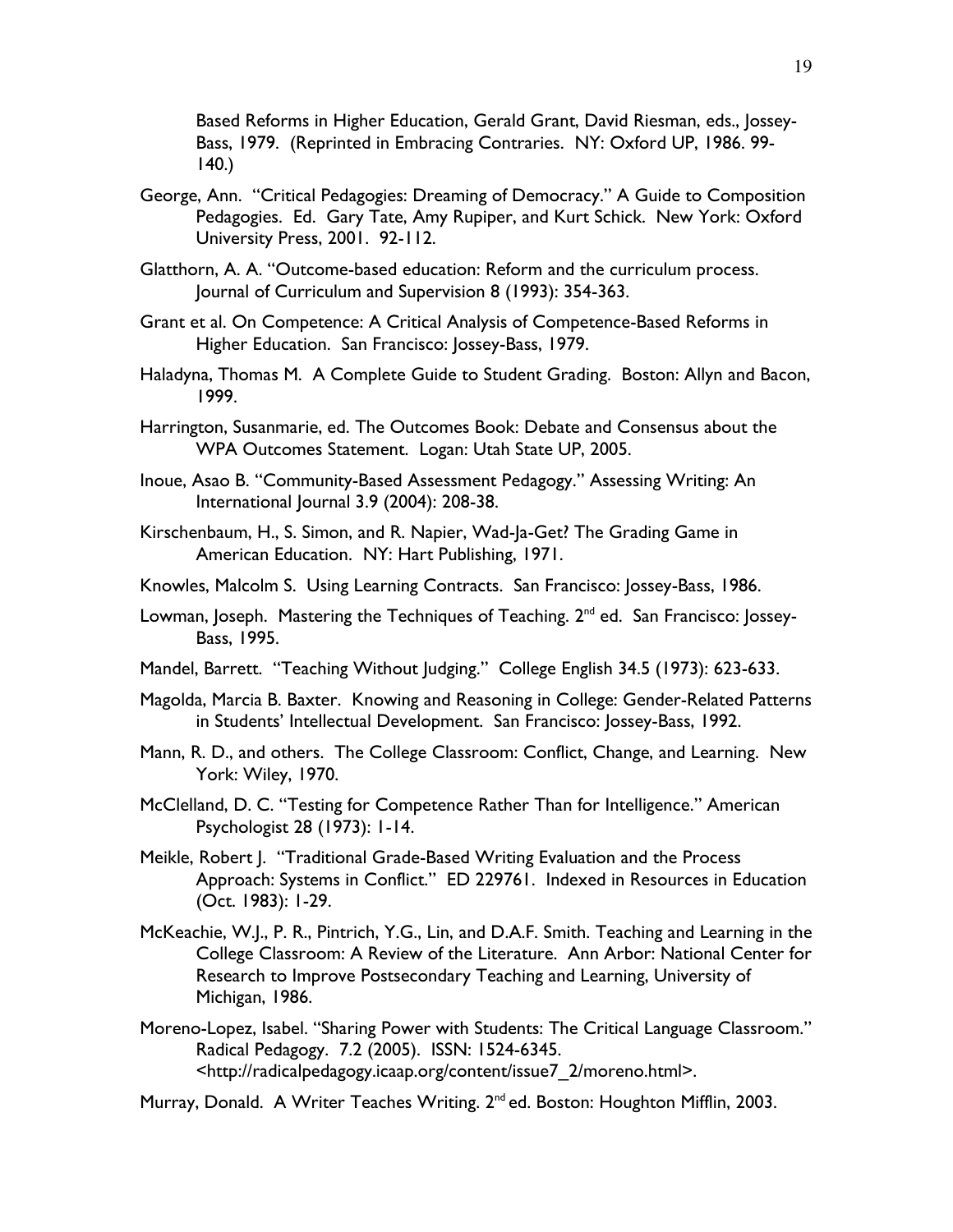- Myers, Miles and P. David Pearson. "Performance Assessment and the Literacy Unit of the New Standards Project." Assessing Writing 3.1 (1996): 5-29.
- Myford, C., D.B. Marr and J.M. Linacre. Reader Calibration and Its Potential Role in Equating for the Test of Written English. TOEFL Research Report 52. Princeton, NJ: Educational Testing Service. 1996.
- O'Hagan, Liesel K. "It's Broken—Fix it!" Alternatives to Grading Student Writing. Ed. Stephen Tchudi. Urbana, IL: NCTE, 1997. 3-13.
- Radican, Lynda S. "Contract Grades: An Agreement between Students and Their Teachers." Alternatives to Grading Student Writing. Ed. Stephen Tchudi. Urbana, IL: NCTE, 1997. 285-290.
- Reichert, Nancy. "Practice Makes Perfect: Contracting Quantity and Quality." TETYC (September 2003): 60-68.
- Rosaldo, Renato. Foreword. Hybrid Cultures: Strategies for Entering and Leaving Modernity. Canclini, Nestor Garcia. Trans. Christopher L. Chiappari and Sylvia L. Lopez. Minneapolis: University of Minnesota Press, 1995.
- Shor, Ira. When Students Have Power: Negotiating Authority in a Critical Pedagogy. Chicago: University of Chicago Press, 1996.
- Smith, John. A. "Contracting English Composition: It Only Sounds Like an Illness." TETYC (May 1999): 427-430.
- Tchudi, Stephen. Alternatives to Grading Student Writing. Urbana, IL: NCTE, 1997.
- Thelin, William H. "Understanding Problems in Critical Classrooms." College Composition and Communication 57: 1 (September 2005): 114-141.
- Walvoord, Barbara, and Virginia Johnson Anderson. Effective Grading: A Tool for Learning and Assessment. San Francisco: Jossey-Bass Publishers, 1998.
- Zak, Frances, and Christopher C. Weaver, eds. The Theory and Practice of Grading Writing: Problems and Possibilities. State University of New York Press, 1998.

 1This essay is accompanied by an extensive appendix, available on line at: http://scholarworks.umass.edu/peter\_elbow/ or at http://english.unc.edu/faculty/danielewiczj.html. The appendix provides a brief review of the literature related to "learning contracts"

and their origins in adult education, as well as other practical information about contracts such as record keeping, etc.

<sup>2</sup> Following the nineteen essays in the Tchudi collection, there is a short section of "workshops." One of them (Radican) has page and a half on contract grading and notes for a workshop on the topic.

<sup>3</sup> Based on Jane's experiments, many instructors in the first-year writing program at UNC Chapel Hill have adopted contract grading and are using contracts successfully in regular composition sections.

<sup>4</sup> Peter's thinking here has some roots in past experiments with contract grading. In 1971 he described a grading contract he had used in an experimental introduction to literature class at M.I.T.:

Anyone who follows [the three] rules is guaranteed an A. If not, he is not taking the course and I ask him to drop it or flunk it.... (1) The student must state on paper, for everyone to read, at the beginning, what he wants to get out of the course; at mid-term and end of term, what he thinks he is getting and not getting. Each student may pursue his own goals; read anything and go in any direction. The only constraints are those imposed by reality. For example, I make it clear I am not going to spend any more time on the course than if I taught it in a conventional way. (2) Each student must read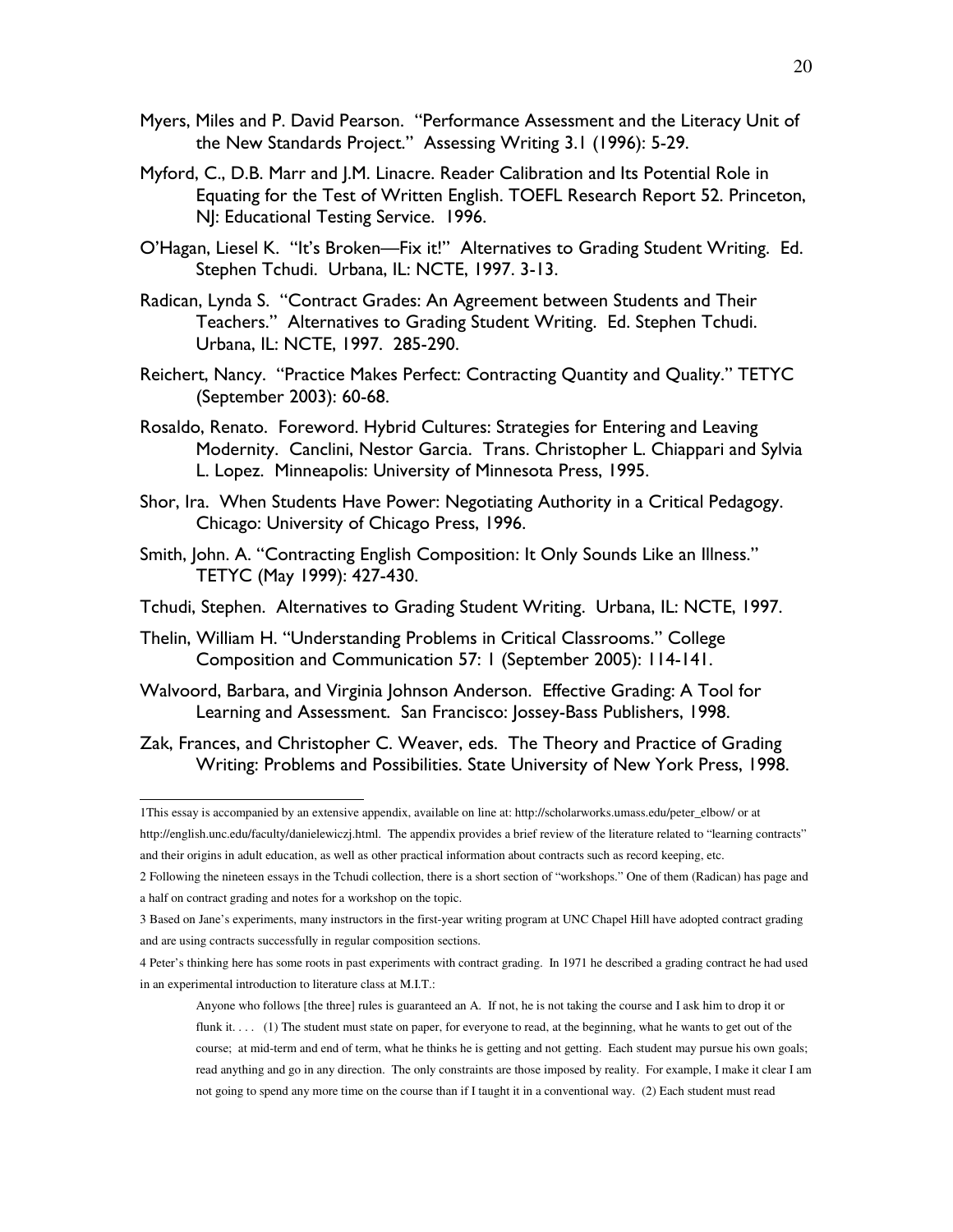something each week: either literature or about literature. I offer my services in helping people find things suitable to their goals. (3) Each student must put words on paper (even if only to say he does not wish to write) once a week and put it in a box in the reserve reading room where everyone can read everyone else's and make comments. . . . Attendance is not required. ("Exploring" 745)

If this contract seems extreme, note that this was his sixth or seventh year of full time teaching, but he had only just recently finished his Ph.D. after much struggle; and he could count on M.I.T. students to have diligent habits; on top of this, he was a conscientious objector against the Vietnam War—and this was in fact the 60s.

Here are some conclusions he drew from his experiment (quoting the same essay):

 $\overline{a}$ 

[T]he amount of freedom in a course makes less difference than how clearly it is distinguished from constraint. . . . [Thus] rules are often a good thing . . . . if there is any haziness or ambiguity about the choice, many students get stuck at the stage of feeling subtly constrained. (747-48)

I suppose this whole exploration of the importance of being unambiguous about freedom and constraint—this renewed attack on the old problem of freedom and necessity [the topic of Peter's recently completed dissertation and first book] is merely an extended way of saying that I find an inescapable power relationship in any institutionalized teaching. I feel this power relationship hinders the sort of learning situation I seek--one in which the student comes to act on his [sic] own motivation and comes to evaluate ideas and perceptions on their own merits and not in terms of who holds them. I feel I can best minimize this power relationship by getting the weapons out on the table. Trying to pretend that the power and weapons are not there—however swinging I am and however groovy the students are—only gets the power more permanently and insidiously into the air. (750)

When the grade is as meaningless as possible, the student can better believe, assimilate, and benefit from the feedback he gets from me and his classmates. (747)

I want a chance for my words to penetrate to a level of serious consciousness. And that need is great enough that I'll pay a large price. . . . If I want to be heard at all, I've got to set up a situation in which the options of whether to hear me or tune me out—whether to take me seriously or dismiss me—are more genuine than in a normal classroom field of force. I'm refusing, therefore, to be short-circuited by a role in which students react to me with the stereotyped

responses to authority: either automatic ungenuine acceptance or else automatic, ungenuine refusal. (752-53) 5 Radican suggests that we "specify the quantity and quality of work required for a base grade of C" [289]. Moreno-Lopez uses a contract like Shor's, but to phrases like "A quality," she adds an asterisk leading to this note: "If the teacher's criterion is questioned, a committee elected by and comprised of students will review the written assignments and decide what A, B, C or D quality means." It's possible that there is no grading at all in some of the individual contracts that Shor, Moreno-Lopez, and Thelin specifically invite students to work out in a one-to-one fashion with the teacher if they don't like the teacher model. Shor says he had few of these.

 Shor describes the moment in class when his students challenged him about his grading judgments (86-87). How was he going to know what was "A quality writing," one of the features on the provisional contract. Shor reports being troubled by the question and tries to reassure the students since he can't abolish grades completely. He admits he cannot escape subjectivity, but tells them he has been evaluating writing for twenty-years and asks them to trust him. Shor writes about a response he gave "on the spot": "So, I fell back faute de mieux on my ethos, my face of good-intentions—experience, openness, fairness—jury-rigged with stands of serious thought I look for in student writing, coupled to ways for students to contest my decisions and to rewrite for higher grades" (87). Some students did complain and question his grading judgments. In contrast, our approach is to make criteria explicit and to eliminate most grading judgments altogether. Fewer grades mean fewer contestations.

6 Peter likes to call his students' attention to this institutional dimension in the opening words of his contract: "Imagine that this weren't an official course for credit but instead that you had all seen my advertisement in the paper and were freely coming to my home studio for a class in painting or cooking. We would have classes or workshops or lessons but there would be no official grading.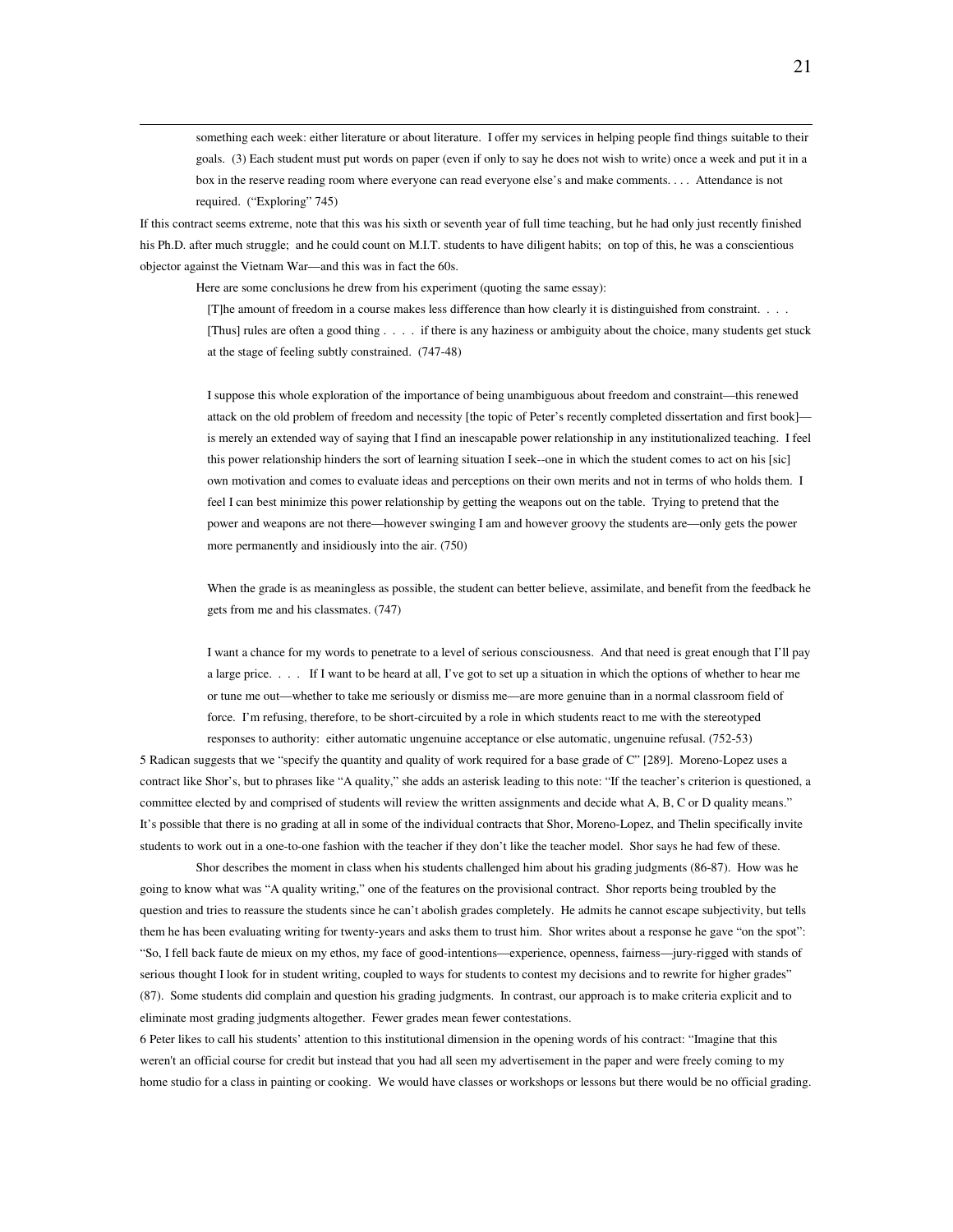Of course I'd give you evaluative feedback now and then, pointing out where you've done well and where I can suggest improvements. But I wouldn't put grades on your individual paintings or omelets or give you an official grade for the course. That home-studio situation seems to me more conducive to learning than the one we have in this course—where many of you are obliged to be here as a requirement, and I am obliged to give you an official University grade. But even in these conditions, I'm doing what I can to approximate the evaluative conditions of a home studio course." (Of course some institutions avoid grading. Peter taught for nine years at Evergreen State College where only written evaluations were used.)

7 A reflection about hybridity itself is in order. It looks like a problem and it certainly complicates things. But hybridity is the norm rather than the exception. Here is Renato Rosaldo on this theme:

On the one hand, hybridity can imply a space betwixt and between two zones of purity in a manner that follows biological usage that distinguishes two discreet species and the hybrid pseudo species that results from their combination. . . . On the other hand, hybridity can be understood as the ongoing condition of all human cultures, which contain no zones of purity because they undergo continuous processes of transculturation (two-way borrowing and lending between cultures). Instead of hybridity versus purity, it is hybridity all the way down. (Introduction)

8 Interestingly, Gandhi started out practicing vegetarianism and nonviolence for utterly pragmatic reasons—as a promise to his mother so she would let him go to London. Only very gradually did he come to see these as matters of deep spiritual principle. We don't claim Gandhian stature or a spiritual status for contract grading. We're calling attention to a neglected but important intellectual process whereby a pragmatic, messy compromise, devoid of commitment, sometimes leads to committed and theoretically-based principle. See Ashe's biography for this central feature in Gandhi's life.

9 Even the best readers disagree (as we see among eminent literary critics). O'Hagan asserts that "studies from the early 1900s to the present show that any given composition can receive a range of scores from A through F. Teachers apply different criteria for grading writing, which means that an A can never have universal meaning" (7). (Kirschenbaum, Simon, and Napier summarize extensive research. See also Diederich for the classic study.) Not only do teachers differ in their judgments, they are liable to apply their own scales inconsistently from paper to paper. (McKeachie found that teachers rated an average paper as excellent if it was read following several weak papers.) Any system that accommodates effort and yields final grades that are not too unrelated to quality will be favorably regarded by most students and teachers.

10 Our way of giving Bs can be defended with two more reasons, but they are more debatable and so we put them here.

(4) Our hybrid grading contract helps us resist grade inflation. It's easier to maintain an aura of excellence for grades higher than B when the process of earning them is so special and emphasizes heightened vigilance about quality. The contract sends students a useful message: "B is an honors grade. Check it out in the catalogue. Grades higher than B are only for writing of exceptionally high quality." The contract also cuts down on grade inflation by disqualifying those students (especially in a first year course) who write good enough essays to deserve a high grade, but who don't meet all the terms of the contract.

(5) An interesting case can be made in assessment theory for why one-dimensional grades of A and A minus and even B plus are somewhat more reliable than one-dimensional grades at the middle range. That is, any writing that gets a middling grade probably has some mixture of strong and weak elements. In such a case, grades are likely to be a bit less reliable. That is, middle grades depend on personal "weightings": readers give different amounts of weight to, say, organization, or to reasoning, or to mechanics. But when graders call a piece of writing truly excellent, there is at least a slightly greater chance that all the dimensions are pretty good. Thus, such a grade will be somewhat more likely to be reliable across readers.

The limitations of this argument are obvious. A grader will sometimes give an A because an essay is strikingly good in a dimension she especially cares about: it might be a brilliant piece of thinking, but weak in some other dimensions. So that A is unreliable because other graders will pull it down because of their different weightings. And even at the middle level, there are always some cases where every dimension of an essay is at the same level of mediocrity. So we're making only a weak statistical argument here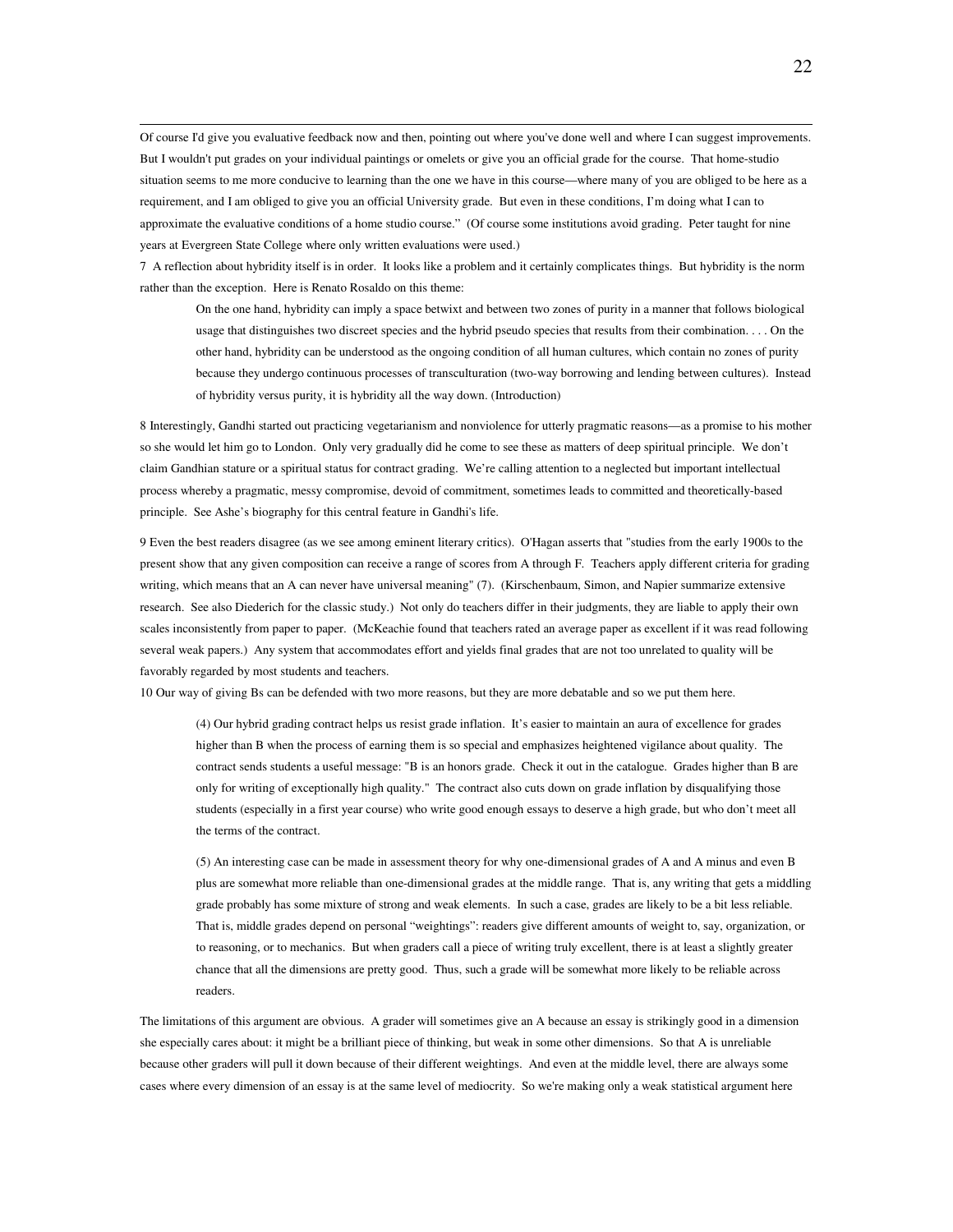(though it's one that assessment professionals have made—see, for example, Myford, Marr, and Linacre), namely, that we're on slightly stronger ground when we use one dimensional grades for high quality and refuse them for middling quality.

11 Experience with contracts led Jane to articulate specific features of writing as a way to handle grades higher than B. Her course focuses on four distinct genres, and for each genre (e.g. biography, personal essay), she publishes a list of features with examples drawn from common course readings or from former student papers. On these lists appear qualitative criteria such as "richness of detail" and "voice" that are essential for a high grade, but which may be achieved very differently depending on the genre or the individual writer's approach. These qualities can be put on an analytic grid that peers or teachers can use in giving feedback on drafts. 12 We take the same approach to copy editing. Where most teachers treat it as an analogue matter of degrees of error or correctness, we've found it helpful to treat copy editing as a yes/no task. We insist on it only for the very final drafts of major essays, and acknowledge that students may legitimately get help at this stage of the writing process. If this last copy edited version is not "virtually without error" (that is, virtually free of deviations from the conventions of Standard Edited English), the paper is not acceptable and fails to meet the terms of the contract.

 It could be interesting to reframe some other important features of good writing as binary yes/no criteria. "Well organized" represents a vague spectrum, but one could specify constituent features like "having a main point for the whole essay" and "making paragraphs hang together." In a personal communication, Nancy McNeely told us about her use of the following discrete criteria: "considering views that differ from your own"; "including both the general and the specific so that there are general points and examples or cases or specifics that fit them"; "going beyond the obvious."

The principle here involves a choice between two profoundly different approaches to assessment. In a classic essay, David McClelland argues against the tradition of norm-based assessment that underlies conventional grading. Traditionally, that is, teachers test or evaluate for a large and fuzzy outcome such as "skill in writing," and student success in attaining it are plotted against a norm thus yielding a gamut of different grades or scores for different students. Time is the constant and success is the variable in this tradition of "norm-based" assessment. David McClelland made the seminal argument for a completely different approach— "criterion-based assessment—in which success is held as a constant and time is allowed to vary. Outcomes are more specifically named and the requirement is for all students to get not a "score" but a "yes" on every one (or "success" or "competence" or "mastery). This approach does not yield what conventional assessment gives us, namely, a gamut of grades (ideally a bell curve based on a "norm"). It gives us a gamut of time durations needed to attain success. Thus, McClelland's work was a source for competence-based education, outcomes-based learning, and "mastery" learning.

Peter spent three years on a small research team studying competence-based programs in higher education. He got interested in the leverage that comes from being more specific about the actual outcomes we want students to attain, and describing them in yes/no terms—and interested in how this helped explain the ineffectuality of conventional grading as a way of promoting good learning. (See his "Thinking about the End.") Here too, then, is a way in which our contract grading is a pragmatically messy hybrid: it doesn't "go all the way" with the competence-based model of allowing time to be a variable.

Contract learning can also be related to other theories of learning and cognition: self-efficacy or motivational theory (Bandura 1977), mastery learning or outcomes-based education (OBE) (Glatthorn 1993), and total-quality education (TQE) (Deming 1993).

13 In an interesting rhetorical analysis of syllabi as a genre, Anis Bawarshi helps us explain our practice to ourselves:

The syllabus, therefore, is not merely informative . . . . It establishes the habitat within which students and teachers rhetorically enact their situated relations, subjectivities, and activities. (125)

It is perhaps this desire to mask power as solidarity that most characterizes the syllabus, a desire that teachers, as the writers of the syllabus, acquire, negotiate, and articulate. Positioned within this desire, the teacher tries to maintain the contractual nature of the syllabus while also invoking a sense of community. On the one hand, the teacher has to make explicit what the students will have to do to fulfill course requirements, including the consequences for not doing so. On the other hand, the teacher also has to create a sense of community with the students so they can feel responsible for the work of learning. (122)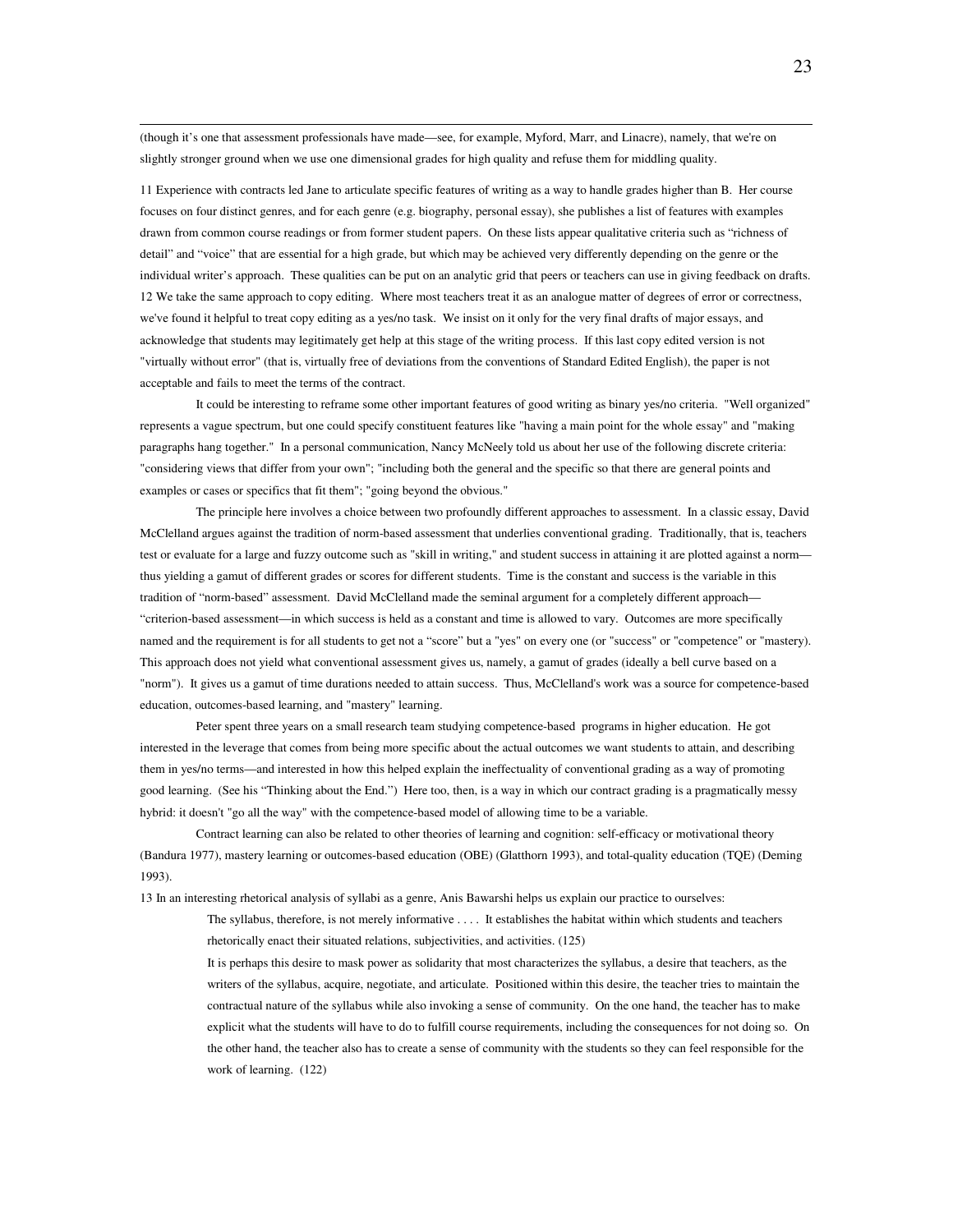We don't think it's possible to create a community of true equals with our students, but we feel we've been able to move further toward a useful community spirit by not masking our power.

14Magolda's (1992) longitudinal research on college students shows that, developmentally, first-year students are predominantly "absolute knowers" (68%) who feel more comfortable with discrete, unambiguous evaluation and depend on gaining knowledge from their teachers. This helps explain why so many first year students are so anxious about grades. The Mann Groups Student Types (1970) study indicates that 26% of students are "anxious dependent," who show "excessive concern about grades" (reported in Lowman, p. 78).

15 Jane offers short (10-15 min) writing conferences whenever final papers are due during the semester. She follows the model described by Donald Murray (*A Writer Teaches Writing*) which are student-driven. Generally, students are asked to speak about their papers first in the conference, responding to the classic questions, "What works?" or "What doesn't work?" Discussion about the paper typically revolves around the established criteria for each paper. It is during these conferences that discussions of grades typically arise.

16 The first time he tried contracts, Dowdy, a graduate instructor, received several complaints from students about final grades. In retrospect he said, "I realized I hadn't been clear enough in comments on drafts about the quality of their work. While I made both suggestions for improvement and gave praise for strong writing, I think I failed to accurately detail where each student stood throughout the semester. I tended to deflect or redirect more questions about grades with vague comments or further suggestions for improvement" (email 12/03).

17 Peter even gives gold stars for what he considers excellent drafts. Some people question the logic here since a draft—by definition unfinished—is not striving for true excellence. He links his practice to his commitment to perplexity: "I'm trying to teach what I believe is a crucial skill for attaining truly excellent final drafts: the ability to produce a mid-process draft that—while it isn't just an exploratory mess—has more thinking and richer thinking because the student questioned hard and held off some final decisions about what it all means and how it should be organized. If students are rewarded for excellence only on final drafts, they will push too hard and too soon for closure at the "good draft" stage and run away from the richness and nonclosure needed for the kind of thinking that leads to genuine excellence.

18 The ambitious Coleman Report (1966) probed for correlations between student success and an enormously wide range of factors such as teacher training and class size and dollars spent per pupil. Researchers found that students' sense of control (what they called "locus of control") "was more highly related to achievement than any other factor in the student's background or school." In a review of research on grading, O'Hagan (1997) points out that students often don't know how to make sense of the grades on their papers. She concludes that traditional grades don't actually provide students with any useful information and may mislead and confuse students.

19 Nancy Reichert feels strongly that a contract for students in a writing class should include quantity and quality criteria and cover the full spectrum of grades. Her sample contract for each grade resembles a rubric—the kind one might devise for a single paper for holistic scoring. In this sense, her contract is a logical extension of a well-respected, already established grading practice—which makes it easier for some teachers to adopt.

20 When Peter was away from his home campus and felt freer to experiment with contracts for the required first year writing course, he tried to create a contract for an A that every student could achieve and that did not involve judging quality of writing—and yet one that would make him feel secure in awarding the grade of A. He succeeded in making an interesting list of extra activities required for an A, but the experiment has to be called a failure. He set tasks that were too onerous and off putting. Even the most skilled and diligent writers settled for a B. (Examples: doing extra analyses of one's own and others' writing; sending off something for publication. See the appendix for the list.)

For many years, Peter has used A contracts in upper level graduate seminars. These have varied a bit as he experimented. Since these are contracts for older, more committed Ph.D. students working by choice in a small seminar setting, they differ greatly from contracts for first year students in a required writing course (see the Appendix for an example).

21 Reichert reports that "contract portfolio grading" changed her developmental writers "from unsure, poor writers into competent writers" (61). Her seven years experience with contracts shows they are effective for students "who see themselves as poor to average